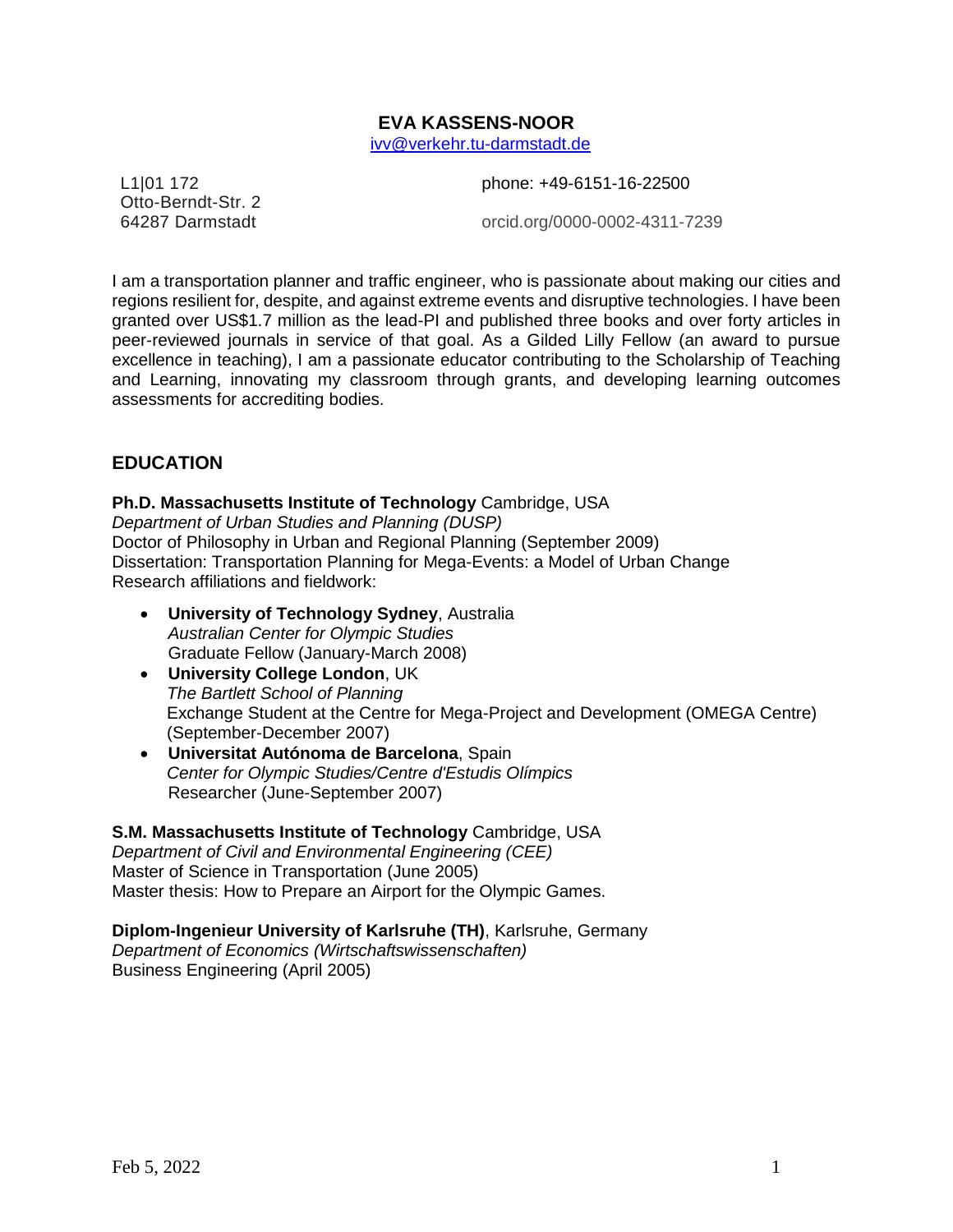# **ACADEMIC POSITIONS**

**W3-Professor, Technical University Darmstadt**, Darmstadt, Germany (2022 - present) *Civil and Environmental Engineering Chair, Institute of Transport Planning and Traffic Engineering*

• **Michigan State University**, East Lansing, USA *Adjunct Professor School of Planning, Design and Construction & Global Urban Studies & Civil and Environmental Engineering & Geography, Environment and Spatial Sciences* 

**Professor, Michigan State University,** East Lansing, USA (2021 - 2022)

*School of Planning, Design and Construction (SPDC) Global Urban Studies Program (GUSP) Adjunct Professor in Civil and Environmental Engineering Adjunct Professor in Geography, Environment and Spatial Sciences* 

**Associate Professor (with tenure), Michigan State University,** East Lansing, USA (2015 - 2021)

*School of Planning, Design and Construction (SPDC) Global Urban Studies Program (GUSP) Adjunct Associate Professor in Civil and Environmental Engineering (since 2019) Adjunct Associate Professor in Geography, Environment and Spatial Sciences* 

- **Massachusetts Institute of Technology**, Cambridge MA, USA *Department of Urban Studies and Planning* Visiting Associate Professor (July 2015 - June 2016)
- **National University of Singapore**, Singapore *Lee Kuan Yew School of Public Policy* Academic Visitor (July - August 2016)

**Assistant Professor, Michigan State University,** East Lansing, USA (2009 - 2015) *School of Planning, Design and Construction (SPDC) Global Urban Studies Program (GUSP) Adjunct Assistant Professor in Geography, Environment and Spatial Sciences (since 2011)*

# **RESEARCH, TEACHING, AND PROFESSIONAL AWARDS**

# **Research Grants and Contracts**

BMUV (Bundesministerium für Umwelt, Naturschutz, nukleare Sicherheit und Verbraucherschutz). "Elektrifizierter, innovativer Schwerverkehr auf Autobahnen". Subproject ELISA II-B: "Vorbereitung, Durchführung und Evaluation eines realitätsnahen Probebetriebs von OH-Lkw auf der ELISA-Versuchsanlage" – Extension 2022. Collaborative research of Die Autobahn GmbH des Bundes, Technical University Darmstadt, Siemens Mobility GmbH and ENTEGA AG

Role: lead of the accompanying scientific research, project design, survey data collection and analysis, communication and final reports; managed five scientific associates and one part-time administrator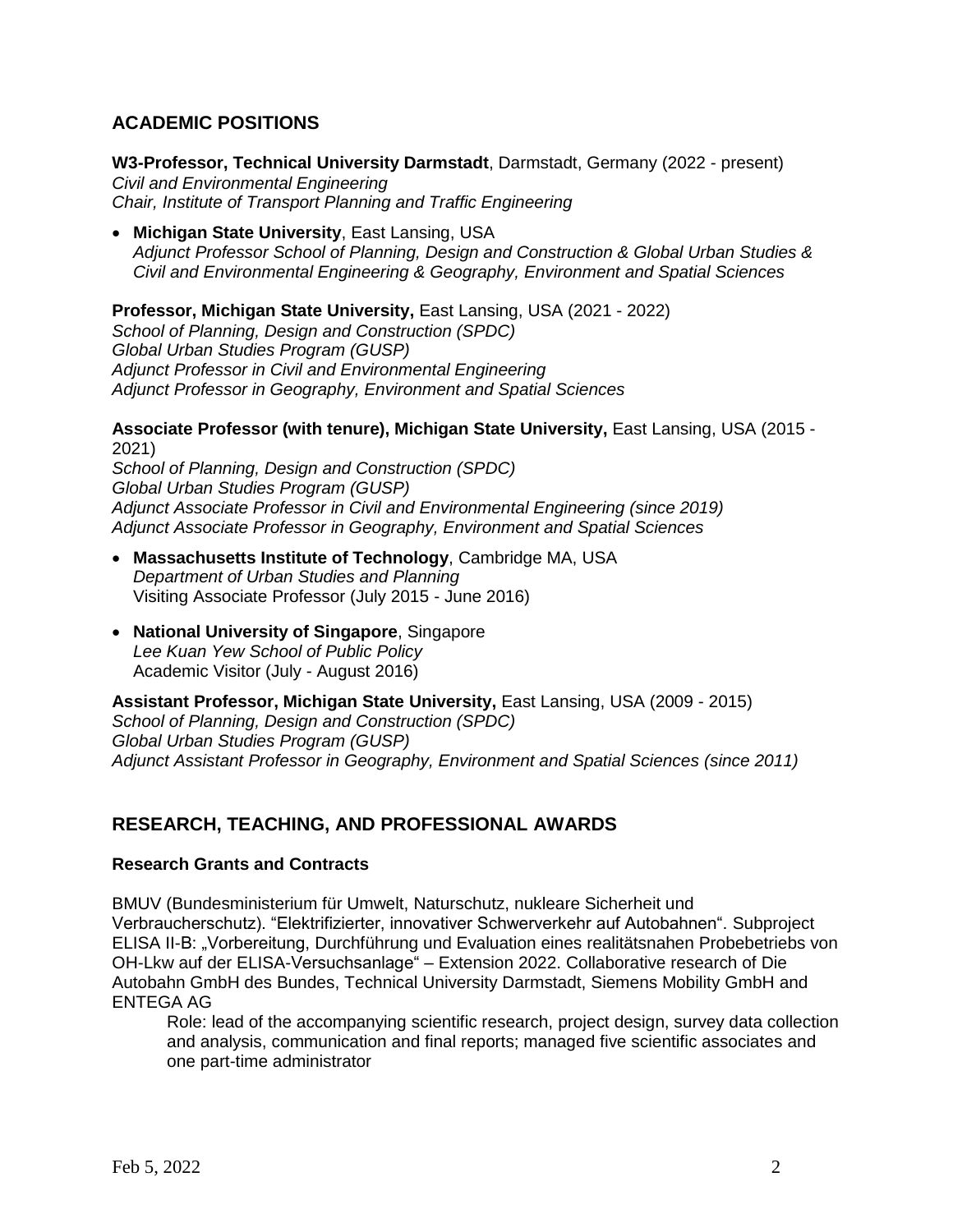Deutsche Bahn AG. "Marketingkommunikation in Krisensituationen" (provisional title). Collaborative research within the Innovation Alliance of Deutsche Bahn AG and Technical University Darmstadt.

Role: project lead, project design, survey data collection and analysis, communication and final reports

NSF (National Science Foundation). "REU Site: Sociomobility" 2020-2023 (US\$349,954) *with* P. Savolainen (lead PI) NSF Co-PI: Kassens-Noor E. (8%); Senior Personnel: Anctil, Biswas, Bush, Cheng, Cotton, Ghamami, Grimm, Kotval-Karamchandani, Nguyen, Wittner Role: project lead of the Social Sciences, student outcome assessment evaluation

MDOT (Michigan Department of Transportation). "Towards Best‐practice Flex Routes: US‐23 Performance, Safety, and Perception Assessment" 2019-2022 (\$184,676). PI: Eva Kassens-Noor (50%) Co-PIs: Gates T. (25%), Savolainen P. (25%)

Role: project lead: managed project and funds, lead project design, survey data collection and analysis, and communication with MDOT

MDOT (Michigan Department of Transportation). "Evaluating the Impacts of the 2017 Legislative Mandated Speed Limit Increases" 2019-2022 (\$230,104). PI: P. Savolainen (50%) Co-PIs: Gates T. (25%), Kassens-Noor E. (25%)

Role: lead state of the state survey design and public perception analysis on speed limit increases

MDOT (Michigan Department of Transportation). "Research on the Effectiveness of Crash Fact/Safety Message Signs on Dynamic Message Signs" 2019-2020 (\$127,024). PI: P. Savolainen (50%) Co-PIs: Gates T. (25%), Kassens-Noor E. (25%)

Role: lead state of the state survey design and public perception analysis on Michigan's safety messaging

MDOT (Michigan Department of Transportation). "Identification of Trip Purpose and Improving Customer Satisfaction with Transit Experiences in Michigan" 2019-2022 (\$506,366). PI: E. Kassens-Noor (75%) Co-PI: Kotval-Karamchandani Z.

Role: project lead: managed three research assistants, two PhD students, and one parttime administrator with Co-PI, lead project design, survey data collection and analysis, and final reports for 80 transit agencies across Michigan

MDOT (Michigan Department of Transportation). "Intercity Bus and Passenger Rail User Survey" 2018-2019 (\$110,000). PI: E. Kassens-Noor (75%) Co-PI: Kotval-Karamchandani Z. Role: project lead: managed state-wide intercity survey overseeing 12 team members with Co-PI, led project design, survey data collection and analysis, and final reports for MDOT

LMTA (Ludington Mass Transportation Authority). "A survey for New Public Transit Services and Willingness to Pay" 2018 (\$9,215). PI: Z. Kotval-Karamchandani Co-PI: Kassens-Noor E. (25%). Role: project communication with LMTA, reviewing results analysis and final report

MDOT (Michigan Department of Transportation). "A 5-year Review of Michigan's Public Transit System" 2017-2018 (\$112,300). PI: E. Kassens-Noor (75%) Co-PI: Kotval-Karamchandani Z. Role: project lead, results analysis, and final report to MDOT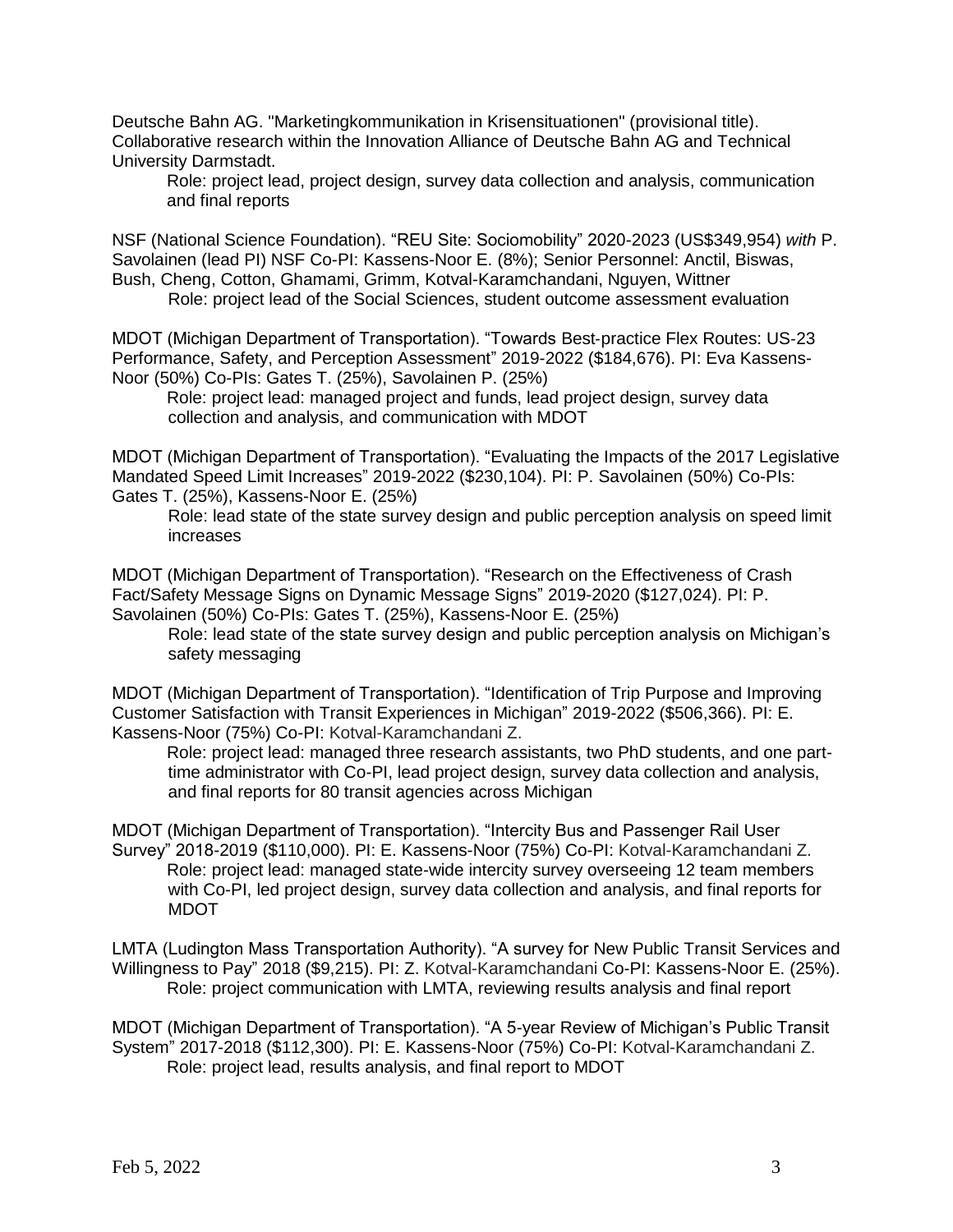MDOT (Michigan Department of Transportation). "Measuring Customer Satisfaction and Identifying Trip Purpose" 2015-2018 (\$547,750). PI: E. Kassens-Noor (75%) Co-PI: Kotval-K Z. Role: project lead: managed three research assistants, one PhD student, and one parttime administrator with Co-PI, led project design, survey data collection and analysis, and final reports for 80 transit agencies across Michigan

MDOT (Michigan Department of Transportation). "Assessing Michigan's Public Transit System" 2014-2017 (\$152,433). PI: E. Kassens-Noor (75%) Co-PI: Kotval-Karamchandani Z., Role: project lead, design of survey, results analysis, and final report to MDOT & public transit agencies

TetraTech contract for USAID project on "Tenure Global Climate Change" 2013-2017 (\$821,435). PI: J. Qi, Co-PIs: Kassens-Noor E. (5%), Messina J., Simmons C., McKeown C., Kerr J., Lu D., Moran E., Maxwell S., Schultink G., Zulu L., NejadhashemiA. Role: expertise requested for climate adaptation planning

# **Internal Grant/Contracts**

CBSA (Center for Business and Social Analytics, MSU) "Centennial study of MSU's Sociomobility and Autonomous Futures" 2019-2020 (\$33,779.50) PI: E. Kassens-Noor Co-PIs: Kotval-Karamchandani Z., Wilson M., Qu T.

Role: project research lead, results analysis and publications

MAPPR (Michigan Applied Public Policy Research). Grant awarded by the Institute of Public Policy and Social Research, Michigan State University. "Autonomous Vehicles: Understanding Michigander Perceptions for Policymaking" 2017-2018 (\$33,000). Co-PIs: Cotton S. R., Yankelevich A., Wilson M., and Kassens-Noor E. (10%)

Role: contributions to survey questions, results analysis, and final report to MAPPR

Lilly Teaching Fellow. 2013-2014. Research grant on teaching awarded by MSU Office of Faculty & Organizational Development, Michigan State University. "The Flipping, Moving and Tweeting Classroom" 2013-2014 (\$14,000). PI: E.Kassens-Noor

CASID International Development Grant Program (IDGP) awarded by the Center for Advanced Study of International Development, Michigan State University. "World Cup Transport Legacies the Case of South Africa" 2010-2011(\$5000). PI: E. Kassens-Noor

MAPPR (Michigan Applied Public Policy Research). Grant awarded by the Institute of Public Policy and Social Research, Michigan State University. "The High Speed Rail between Chicago and Detroit—The Road to Michigan's Recovery?" 2009-2010 (\$21,500). PI: E. Kassens-Noor

# **Educational Fellowships**

Honorable Mention in the Best Technology Enhanced Course category in the 2021 MSU-AT&T Instructional Technology Awards Competition with UP/CE 878, Autonomous Futures: Selfdriving cars, domotics, and artificial intelligence in smart cities (\$700): <https://attawards.msu.edu/winners/2021/eva-kassens-noor>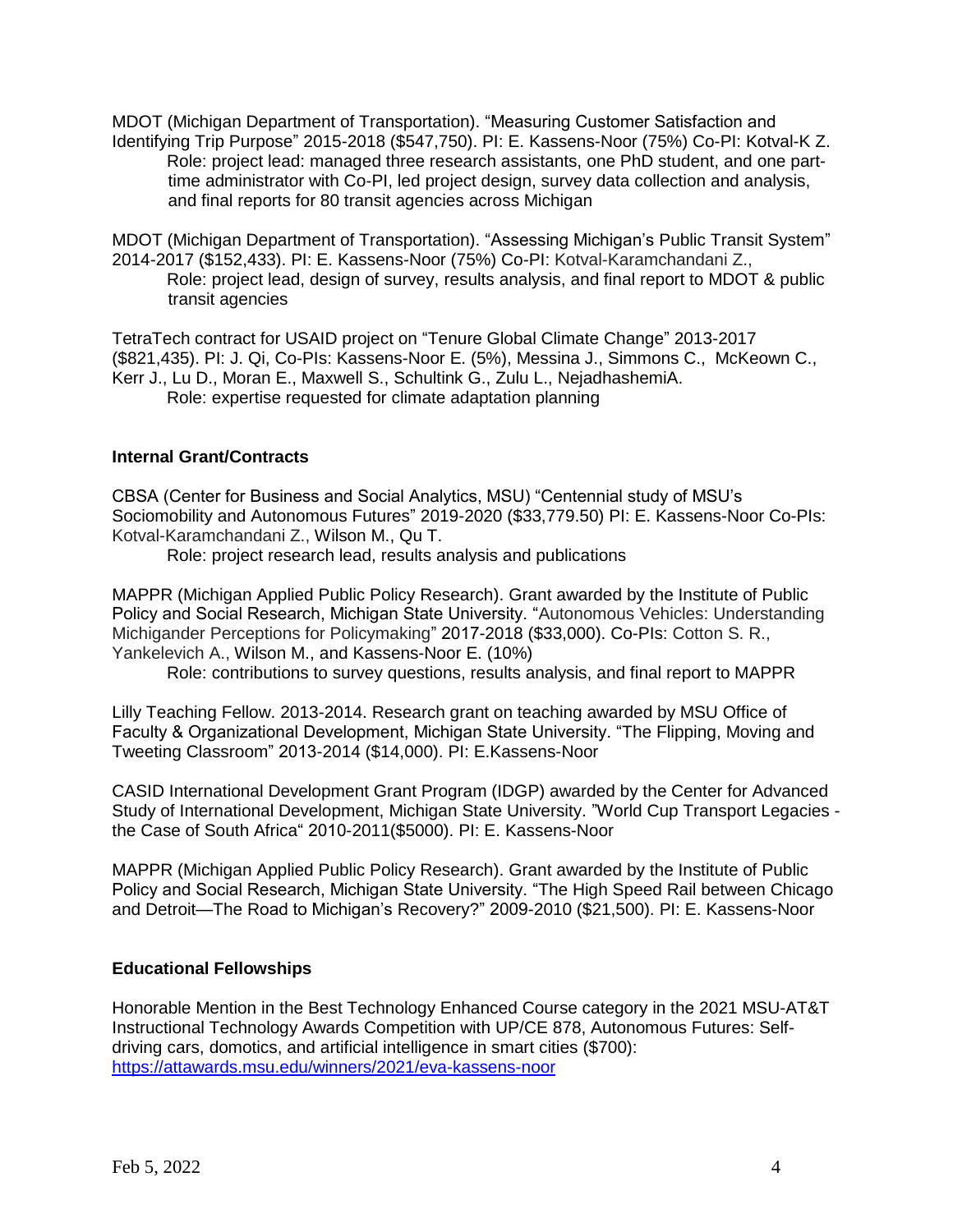Catalyst innovation program from MSU Hub for Learning and Technology "Experiencing Autonomous Futures: Engaged Learning that challenges Technology Implementation for Smart Cities" 2019-2020 (\$9,261) PI: E. Kassens-Noor

SPDC Director's Interdisciplinary Research Initiative Fund "Scholarship of Teaching and Learning Research: Interdisciplinary Learning in the Built Environment" 2019-2020 (\$11,000) PI: E. Kassens-Noor Co-PIs: Mollaoglu S., Kim S-K., and Kim J-H.

SPDC Built, Natural and Virtual Environment Mini-Grant Program "Online Teaching and Experiential Learning about Disruptive Technologies – Meeting the Challenges of the 21<sup>st</sup> Century" 2019-2020 (\$5000) PI: E. Kassens-Noor

Humanities and Arts Research Program (Production). 2018-2019. "Going for Triple Gold in the Category Legacy: Planning the Los Angeles Olympics 1932, 1984, and 2028" MSU Vice president for research and graduate studies (\$4928)

First Place in the Blended/Hybrid or Flipped Course category in the 2014 MSU-AT&T Instructional Technology Awards Competition with UP 488, Sustainable and Climate Resilient Cities (\$1500): http://attawards.msu.edu/winners/2014/eva-kassens-noor

MSU –Gilded Lilly (2013-2014). Year-long educational fellowship in support of excellence in teaching and learning including seminars, monthly meetings, readings and own project on the Scholarship of Teaching and Learning

ISSH (Institute on Systems Science and Health). Scholarship for Agent Based Modeling, University of Pittsburgh, May 22nd-27th, 2011

UTS Centre for Olympic Studies. Research fellowship, Sydney, 2008

IOC OSC (International Olympic Committee Olympic Studies Centre). Academic Research Scholarship, Switzerland, 2006

MIT Presidential Fellowship – awarded to top 5% of entering graduate students (2005/2006)

SDW (Stiftung der Deutschen Wirtschaft) fellowship funds for MIT graduate studies 2002/2003

BMW fellowship "fastlane", 2002 – 2005

SDW (Stiftung der Deutschen Wirtschaft) Fellow for professional development, 2001-2005

DAAD Scholarship (German Academic Exchange) for research in Greece, 2004

MSU International Studies Centre. Travel Grant. Capetown, 2009 AND London 2012

MIT Graduate Student Council travel grant, 2007

MIT DUSP travel grant for Mayor's urban age conference London, 2005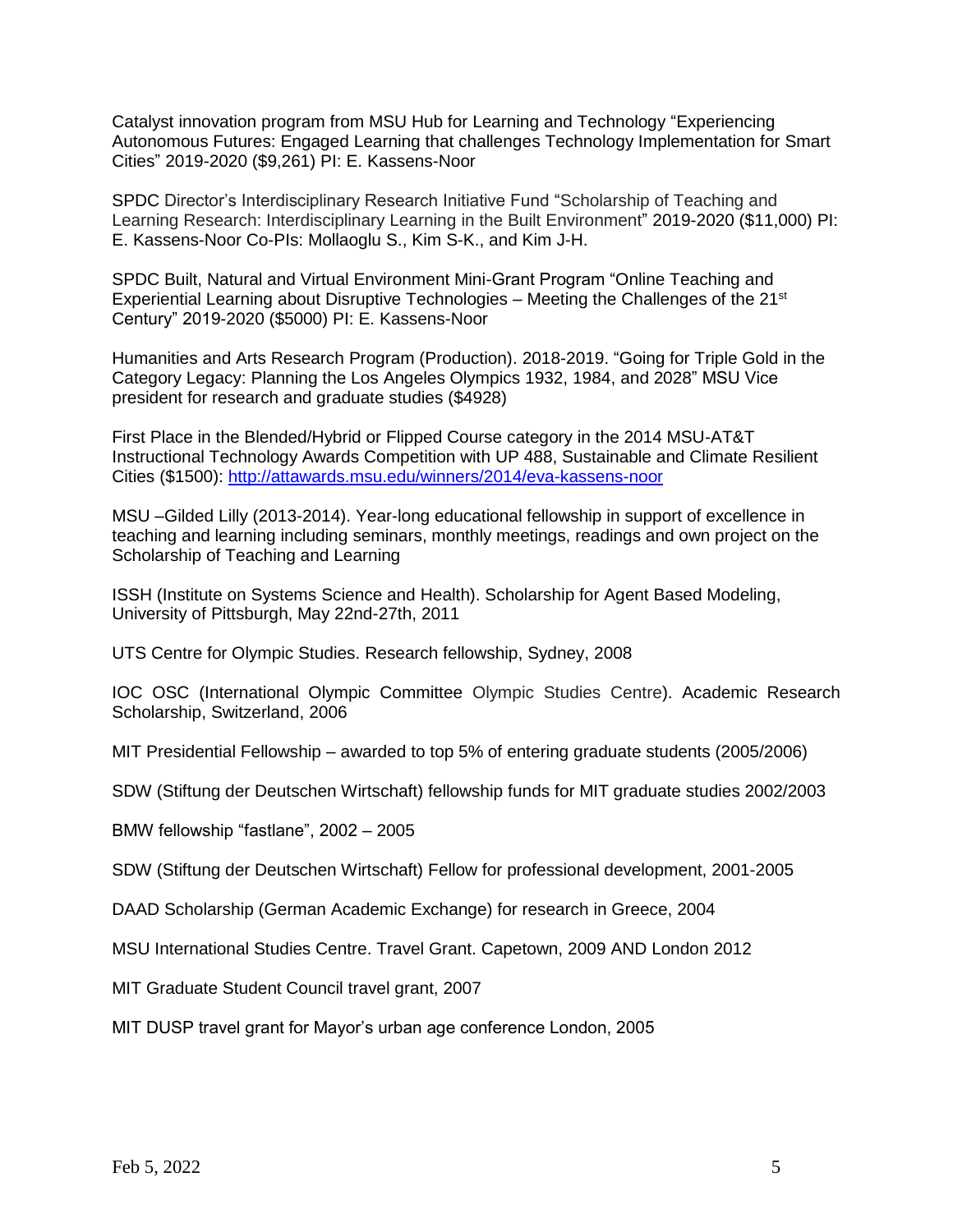# **RESEARCH ACTIVITY**

# **Books**

**E. Kassens-Noor** (2020). *Los Angeles and the Summer Olympics: Planning Legacies*. *Springer*. Open Access: [https://link.springer.com/chapter/10.1007/978-3-030-38553-8\\_1](https://link.springer.com/chapter/10.1007/978-3-030-38553-8_1) (*peerreviewed*)

Y. Yoo, Bae Y., and **Kassens-Noor, E.** (2017). Mega-Events and Mega-Ambitions: South Korea's Rise and the Strategic Use of the Big Four Events. *Palgrave Macmillan UK* 

**E. Kassens-Noor** (2012). Planning Olympic Legacies – Transport Dreams and Urban Realities. Oxford: Routledge

# **Book Chapters**

11. M. Wilson, T. Decaminada, and **E. Kassens-Noor** (forthcoming). "Smart Cities and Smart Communities: Empowering Citizens through Intelligent Technologies" Smart City. Edited by Siddhartha Sen. Springer

10. M. Wilson, T. Decaminada, and **E. Kassens-Noor** (forthcoming). Technology talks: the evolution and rhethoric of #SmartCities. Book edited by Stefano Di Vita on behalf of Ilaria Mariotti and Mina Akhavan. Routledge

9. M. Wilson and **E. Kassens-Noor** (2021). After the Rustbelt: Sustainability and Economic Regeneration in Detroit. In: *New Workplaces: Location Patterns, Urban Effects and Development Trajectories* Edited by Ilaria Mariotti, Stefano Di Vita, and Mina Akhavan. Springer

8. **E. Kassens-Noor** (2016). Twitter as a Teaching Practice to Enhance Active and Informal Learning in Higher Education: The Case of Sustainable Tweets. In M. [Rectenwald](https://broadviewpress.com/browse/?post_type=product&s=%22author%3AMichael+Rectenwald%22&orderby=title) and [L. Carl](https://broadviewpress.com/browse/?post_type=product&s=%22author%3ALisa+Carl%22&orderby=title) (eds) in Academic Writing, Real World Topics – Concise Edition, Peterborough Canada: Broadview Press (reprint)

7. **E. Kassens-Noor** (2016). Olympic Transport. In J. Gold and M. Gold (eds) Olympic Cities: City Agendas, Planning, and the World's Games, 1896 - 2016 (3rd). pp. 253-268 Oxford: Routledge.

6. **E. Kassens-Noor** (2016). Twitter as a Teaching Practice to Enhance Active and Informal Learning in Higher Education: The Case of Sustainable Tweets. In M. Malloch, L. Cairns, and B. N. O'Connor (eds) in *Learning and Teaching in Higher Education*, London, UK: Sage Publications (reprint)

5. **E. Kassens-Noor** (2015). The legacy of the 2004 Olympics for Athens' Transport System. In R. Holt and D. Ruta (eds) The Routledge Handbook of Sport and Legacy: Meeting the Challenge of Major Sports Events. Oxford: Routledge.

4. **E. Kassens-Noor** (2015) Twitter as a Teaching Practice to Enhance Active and Informal Learning in Higher Education: The Case of Sustainable Tweets. In M. Rectenwald and L. Carl (eds) in *Academic Writing: Real World Topics*, Calgary, Canada: Broadview Press (reprint)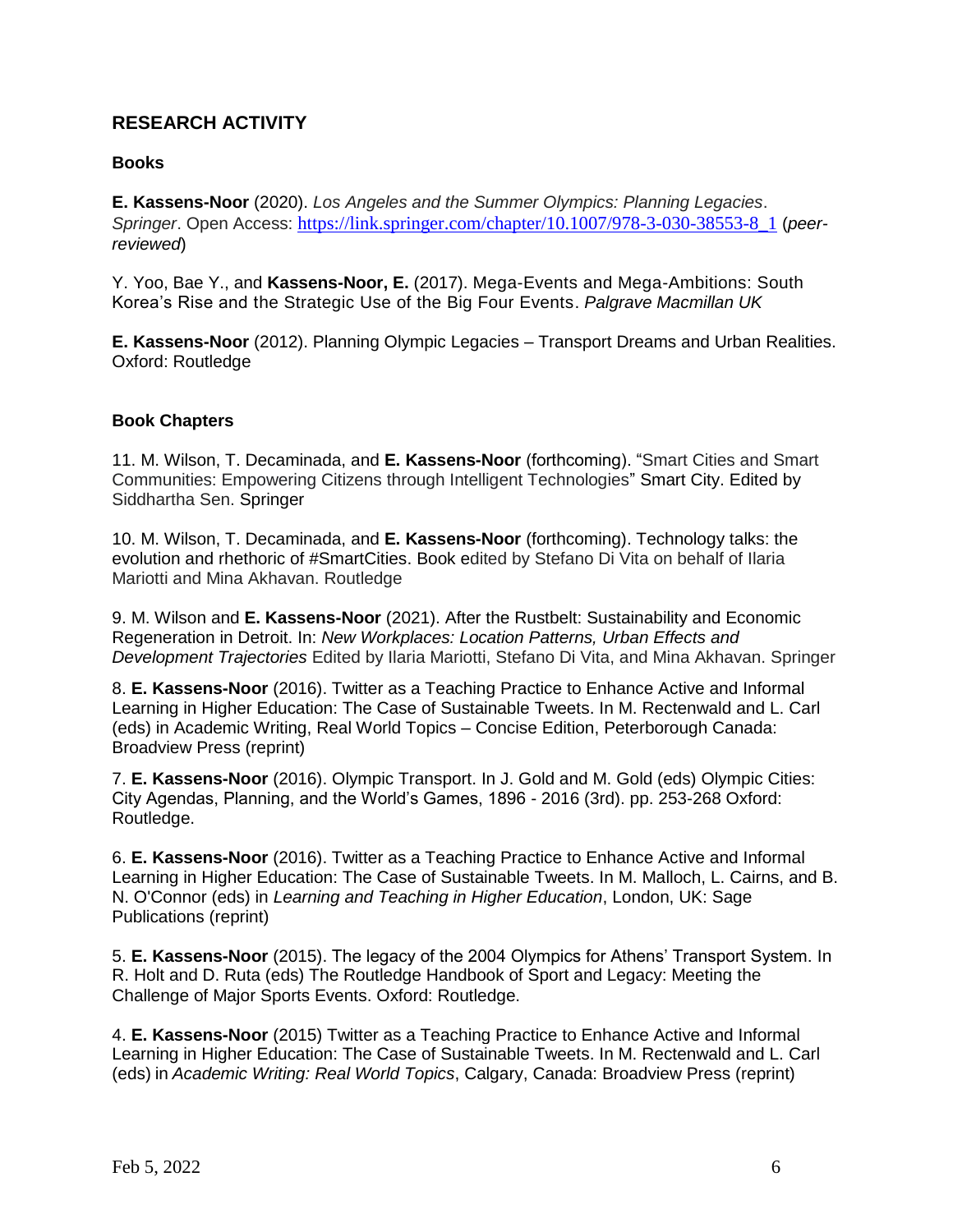3. **E. Kassens-Noor** (2014). Managing Transport during the Soccer World Cup. In S. Frawley and D. Adair (eds) Managing the World Cup. Sydney: Palgrave Macmillan.

2. **E. Kassens-Noor** (2013). Managing Transport during the Olympic Games. In S. Frawley and D. Adair (eds) Managing the Olympics. Sydney: Palgrave Macmillan.

1. T. Smith, Molloy J., **Kassens-Noor E.**, Li W., and Colunga M. (2013). Developing An Interdisciplinary Heuristic for Multidisciplinary Faculty Writing Groups. In A. E. Geller and M. Eodice (eds) Working with Faculty Writers. Salt Lake City: University of Utah Press

# **Articles in Peer-Reviewed Publications** (\* articles with students)

40. **E. Kassens-Noor**, M Wilson, T Yigitcanlar (published online 2021) [Where Are Autonomous](https://scholar.google.com/citations?view_op=view_citation&hl=en&user=sW3fKzwAAAAJ&cstart=20&pagesize=80&citation_for_view=sW3fKzwAAAAJ:yeL6HyUMUGUC)  [Vehicles Taking Us?](https://scholar.google.com/citations?view_op=view_citation&hl=en&user=sW3fKzwAAAAJ&cstart=20&pagesize=80&citation_for_view=sW3fKzwAAAAJ:yeL6HyUMUGUC) Journal of Urban Technology 28 (3-4), 1-4 <https://doi.org/10.1080/10630732.2021.1985318>

39. **E. Kassens-Noor**, Siegel J., and Decaminada T.\* (published online 2021) Choosing Morals over Ethics: a Possible Determinant to Embracing Autonomous Vehicles? *Frontiers in Sustainable Cities.* <https://doi.org/10.3389/frsc.2021.723475>

38. **E. Kassens-Noor**, Savolainen P., Gates T., Decaminada T.\*, and Cai M.\* (2021). Communicating with Drivers via Dynamic Safety Messages: Agency Practice, Effect on Driving Behavior, and Personal Preferences. *Transportation Research Part F*: Psychology and Behaviour 81C 417-430 [10.1016/j.trf.2021.06.010](https://doi.org/10.1016/j.trf.2021.06.010)

37. **E. Kassens-Noor**, Cai M.\*, Kotval-Karamchandani Z., and Decaminada T.\* (2021). Autonomous Vehicles and Mobility for People with Special Needs. *Transportation Research Part A: Policy and Practice* 150 385-397 10.1016/j.tra.2021.06.014

36. M.-U. Megat-Johari\*, Megat-Johari N. \*, Savolainen P., Gates T., and **Kassens-Noor E.**  (published online 2021) [Does Displaying Safety Messages on Dynamic Message Signs have](javascript:void(0))  [Measurable Impacts on Crash Risk?](javascript:void(0)) *Transportation Research Record*  **[https://doi.org/10.1177/03611981211044461](https://doi.org/10.1177%2F03611981211044461)**

35. N. Megat-Johari\*, Megat-Johari M.-U\*, Savolainen P., Gates T., and **Kassens-Noor E.** (2021) Examining Driver Compliance with a Move-Over/Slow Down Law in Consideration of Vehicle Type and Messages Displayed on Upstream Dynamic Message Signs. *Transportation Research Record 2675 (12)* 92-102 [https://doi.org/10.1177/03611981211027880](https://doi.org/10.1177%2F03611981211027880)

34. **E. Kassens-Noor,** Wilson, M., Kotval-Karamchandani Z.., Cai M.\*, and Decaminada T.\* (published online 2021). Living with Autonomy: Public Perceptions of an AI Mediated Future. *Journal of Planning Education and Research.* <https://doi.org/10.1177/0739456X20984529>

33. **E. Kassens-Noor**, Wilson M., Cai M.\*, Durst N., and Decaminada T.\* (published online 2021) – Autonomous vs. Self-driving Vehicles: The Power of Language to Shape Public Perceptions. *Journal of Urban Technology. 28 (3-4) 5-24 [https://doi.org/10.1080/10630732.2020.1847983.](https://doi.org/10.1080/10630732.2020.1847983)*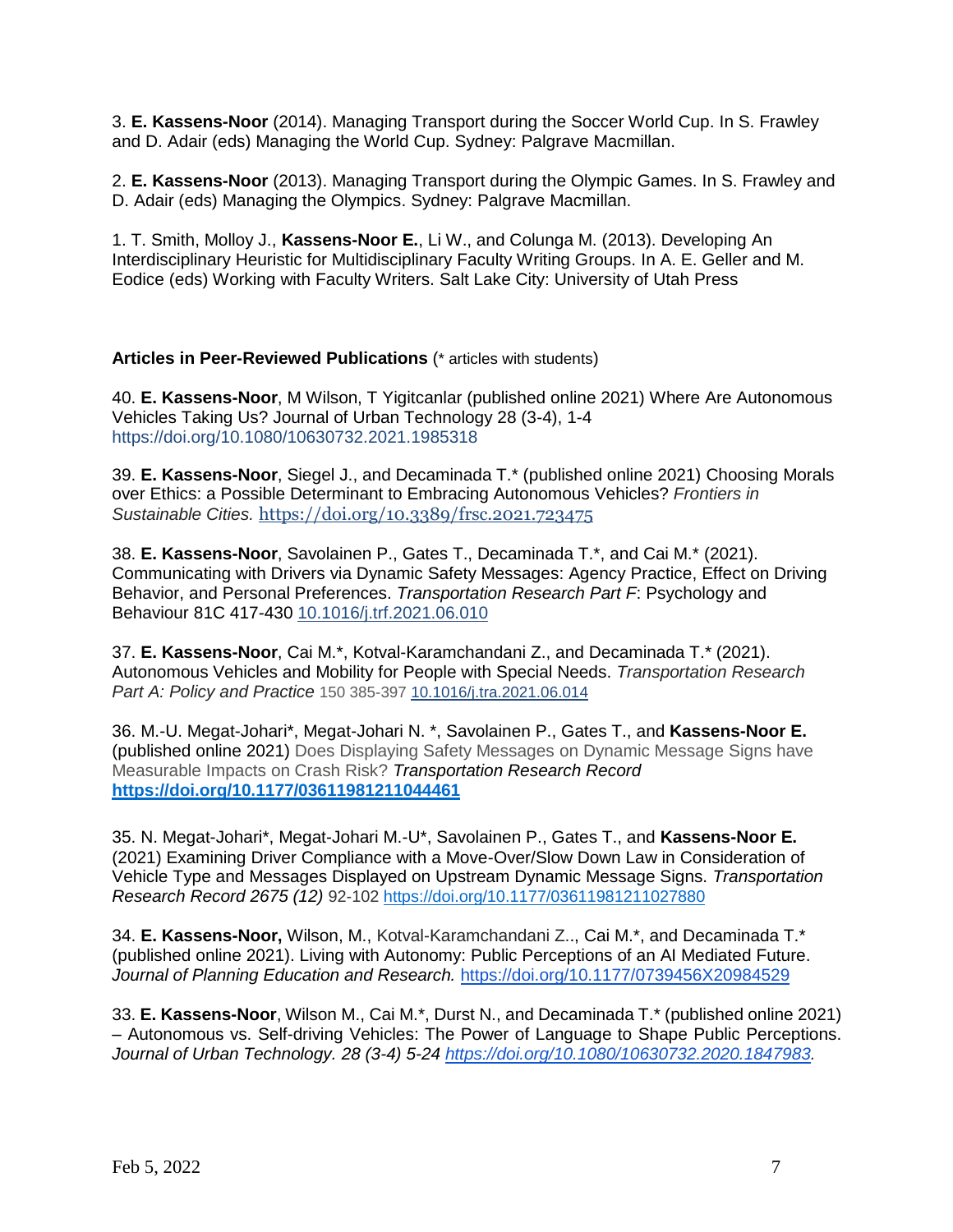32. S. Mahmud\*, Gupta N.\*, Safaei B.\*, Jashami H.\*, Gates T., Savolainen P., and **Kassens-Noor E.** (2021) Evaluating the Impacts of Speed Limit Increases on Rural Two-Lane Highways using Quantile Regression. *Transportation Research Record 2675 (11).* 740-753. [https://doi.org/10.1177/03611981211019732](https://doi.org/10.1177%2F03611981211019732)

31. J. Barnett., Gizinski N.\*, Mondrag on-Parra E.\*, Siegel J., Morris D., Gates T., **Kassens-Noor E.**, and Savolainen P. (2021) *S*haring the Road: Improving Automated Vehicle Compliance with Pedalcyclist Passing Laws*. IEEE Transactions on Intelligent Vehicles. Vol 6 (4)* 649 – 664. *<https://doi.org/10.1109/TIV.2020.3046859>*

30. **E. Kassens-Noor,** Durst N., Parcell J.\*, and Decaminada T.\* (published online 2021). Experiencing Autonomous Futures: Engaged Learning with Next-Generation Technologies. *Active Learning in Higher Education.* <https://doi.org/10.1177/1469787420982546>

29. **E. Kassens-Noor,** Dake D.\*, Decaminada T\*, Wilson, M., Kotval-K. Z., Qu, T., and Pentland B. (2020). Sociomobility of the 21<sup>st</sup> Century: Autonomous Vehicles, Planning, and the Future City. *Transport Policy.* (99) 329-335 *<https://www.sciencedirect.com/science/article/abs/pii/S0967070X20303292>*

28. **E. Kassens-Noor,** Kotval-Karamchandani Z., and Cai M.\* (2020) Willingness to Ride and Perception of Autonomous Public Transit. *Transportation Research Part A: Policy and Practice*. 138. 92-104.<https://doi.org/10.1016/j.tra.2020.05.010>

27. **E. Kassens-Noor** and Hintze A., (2020). Cities of the Future? The potential impact of Artificial Intelligence. Special issue: Artificial Intelligence in the Smart Everything and Everywhere Era. Feature article in *AI.* 1(2) 192-197

26. S. Mollaoglu, Kim, S., Kim H., **Kassens-Noor E.**, and R. Faizan\* (2020) Piloting Interdisciplinary Learning Measurement for Sustainable Built Environments. *ASCE Construction Research Congress*, March 8-10 2020, Tempe, AZ. <https://ascelibrary.org/doi/abs/10.1061/9780784482872.083>

25. Z. Kotval-Karamchandani, Wilkinson A.\*, Brush A., and **Kassens-Noor E.**, (accepted November 2019) Transportation for Seniors and Low-income Residents in Michigan. *Conference Proceedings* 57th International Making Cities Livable Conference: A Healthy City for ALL in Carmel, IN, June 2-6

24. **E. Kassens-Noor**, Kotval-Karamchandani Z., Brush A., Doshier K.\*, and Biskey M.\* (2019). Michigan's Public Transportation: An Application of Statewide Performance Assessment and Management. *Transportation Research Interdisciplinary Perspectives. 1,*  <https://doi.org/10.1016/j.trip.2019.100013>

23. **E. Kassens-Noor** (2019). 'Failure to Adjust': Boston's Bid for the 2024 Olympics and the Difficulties of Learning Olympic Wisdom. *Environment and Planning A.* 51(8). 1684-1702 <https://doi.org/10.1177/0308518X19857104>

22. **E. Kassens-Noor** and Ladd J.\* (2019). No Right to Share the City: Being Homeless in Rio de Janeiro during the FIFA World Cup. *Human Geography: A New Radical Journal. 12(2) pp. 51-63*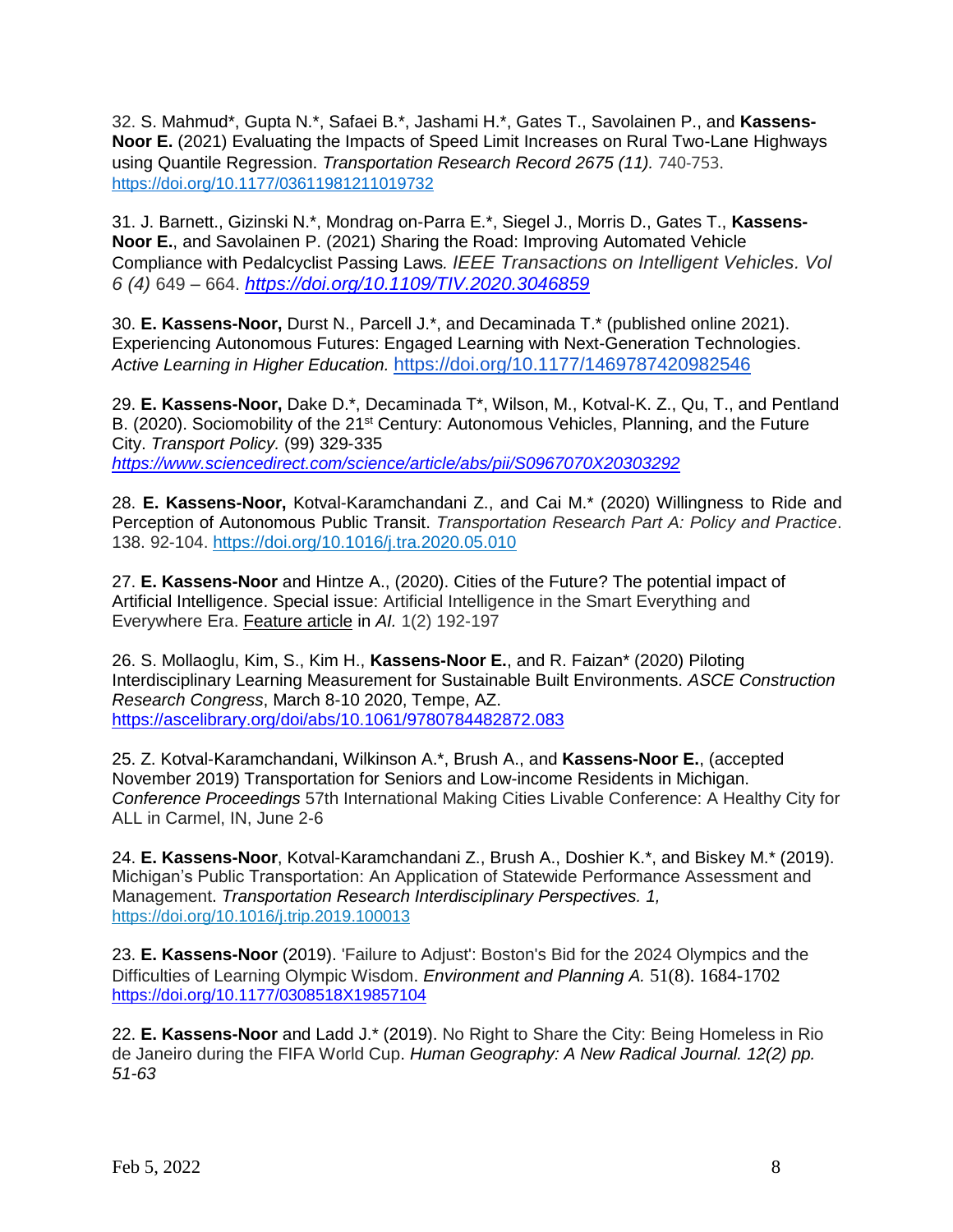21. **E. Kassens-Noor** (*2019*). Transportation Planning and Policy in the Pursuit of Mega-Events: Boston's 2024 Olympic Bid. *Transport Policy. 74, pp. 239-245*  [10.1016/j.tranpol.2018.12.005](https://doi.org/10.1016/j.tranpol.2018.12.005)

20. **E. Kassens-Noor**, Wilson M. and Vertalka J.\* (*2019*) – Good Games, Bad Hosts? Using Big Data to measure Public Attention and Imagery of the Olympic Games. *Cities.* 90, pp. 229-236 <https://doi.org/10.1016/j.cities.2019.02.009>

19. J. Vertalka\*, **Kassens-Noor, E.**, and Wilson M., (2019). Data on Sentiments and Emotions of Olympic-themed Tweets. *Data in Brief*. Open access. <https://doi.org/10.1016/j.dib.2019.103869>

18. **E. Kassens-Noor** and Lauermann J. (2018) Mechanism of Policy Failure: Boston's 2024 Olympic Bid. *Urban Studies. 55(15), pp. 3369-3384* [doi.org/10.1177/0042098017740286](https://doi.org/10.1177/0042098017740286)

17. **E. Kassens-Noor** and Fukushige T.\* (2018). Olympic Technologies - Tokyo 2020 and Beyond: The Urban Technology Metropolis. *Journal of Urban Technology. 25(3), pp. 83-104* doi**:** 10.1080/10630732.2016.1157949

16. **E. Kassens-Noor**, Gaffney C., Messina J., and Phillips E.\* (2018). Olympic Transport Legacies: The Case of Rio de Janeiro's BRT System. *Journal of Planning Education and Research.* 38 (1) pp. 13-24 doi: 10.1177/0739456X16683228

15. **E. Kassens-Noor** and Lauermann J. (2017). How to Bid Better for the Olympics: A Participatory Mega-Event Planning Strategy for Local Legacies. Feature article in the *Journal of the American Planning Association.* 83(4): 335-345 <http://dx.doi.org/10.1080/01944363.2017.1361857>

14. **E. Kassens-Noor** (2016). From Ephemeral Planning to Permanent Urbanism: An Urban Planning Theory of Mega-Events. *Urban Planning*. Vol 1 Iss 1. pp. 41-52. doi: 10.17645/up.v1i1.532

13. **E. Kassens-Noor** (*2016*). Flip, Move, Tweet: A Blended Course Design for Different Learning Environments in Urban Planning, Sustainability, and Climate Change University Courses. *International Journal for the Scholarship of Technology Enhanced Learning.* Vol 1 Iss 1. pp. 83-99<http://ejournals.library.gatech.edu/ijsotel/index.php/ijsotel/article/view/7>

12. **E. Kassens-Noor** and Kayal P.\* (*2016*). India's new Globalization Strategy and its Consequences for Urban Development: the Impact of the 2010 Commonwealth Games on New Delhi's Transport System. *International Planning Studies*. Vol 21 Iss 1, pp. 34-49 *[doi:](http://www.tandfonline.com/doi/full/10.1080/02614367.2015.1035316)  [10.1080/](http://www.tandfonline.com/doi/full/10.1080/02614367.2015.1035316)13563475.2015.1114448*

11. **E. Kassens-Noor**, Wilson M., Müller S., Maharaj B., and Huntoon L. (2015). Towards a Mega-Event Legacy Framework. *Leisure Studies.* Vol 34 Iss 6, pp. 665-671 *[doi:](http://www.tandfonline.com/doi/full/10.1080/02614367.2015.1035316) [10.1080/02614367.2015.1035316](http://www.tandfonline.com/doi/full/10.1080/02614367.2015.1035316)*

10. S. Chandra and **Kassens-Noor E.**, (2014). The Evolution and Diffusion of the Influenza Pandemic of 1918-19 in India. *BMC Infectious Disease: 14:510* doi:10.1186/1471-2334-14-510

9. **E. Kassens-Noor** (2013). The Transport Legacy of the Olympic Games, 1992-2012. *Journal of Urban Affairs* 35(4), pp. 393-416. [doi: 10.1111/j.1467-9906.2012.00626.x](https://doi.org/10.1111/j.1467-9906.2012.00626.x)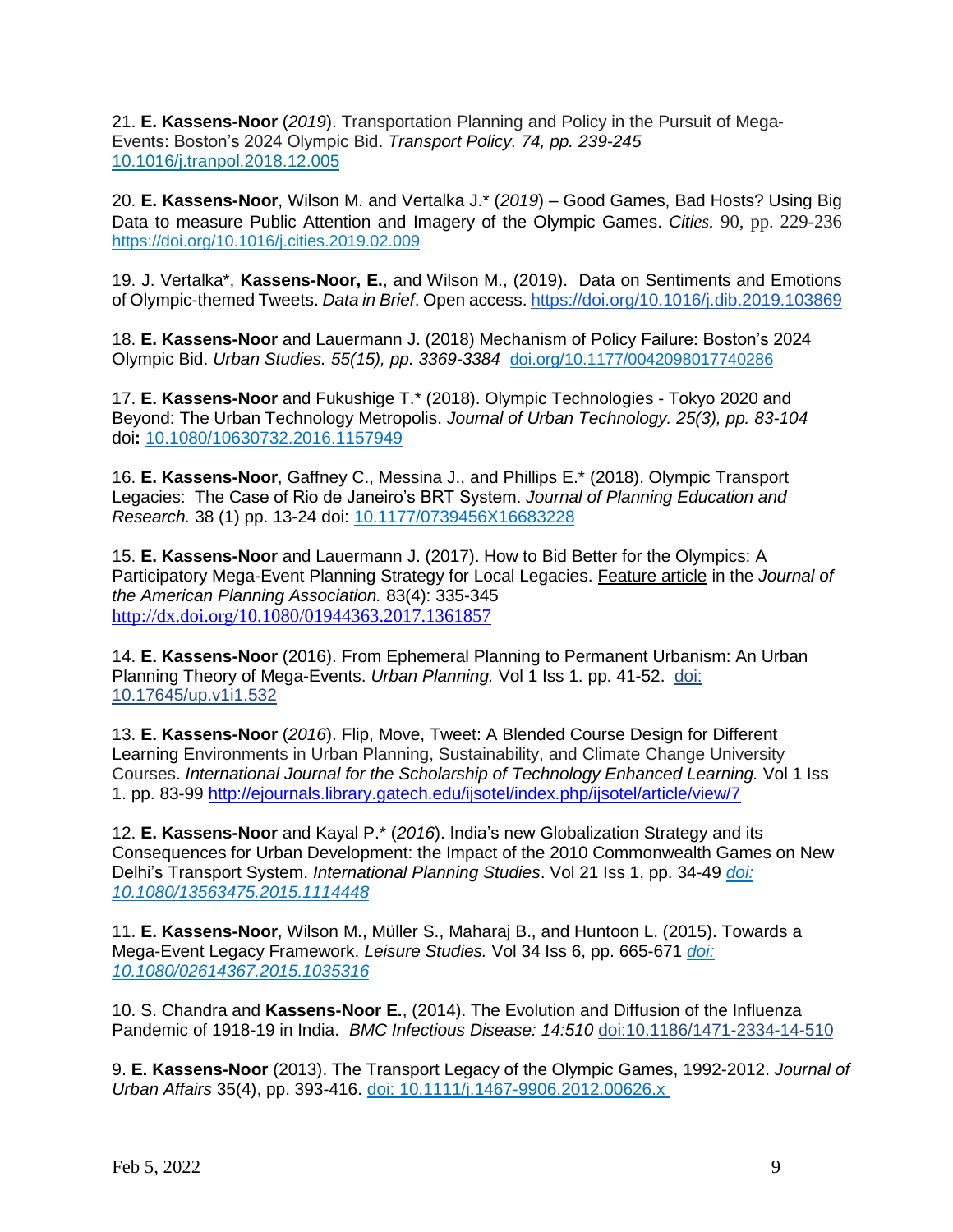8. S. Chandra, **Kassens-Noor E.,** Kuljanin G.\*, Vertalka J.\* (2013). A Geographic Analysis of Population Density Thresholds in the Influenza Pandemic of 1918-19. *International Journal of Health Geographics:12(9).* doi:10.1186/1476-072X-12-9

7. U. Bob and **Kassens-Noor E.** (2012). An Indicator Framework to Assess the Legacy Impacts of the 2010 FIFA World Cup. *African Journal for Physical, Health Education, Recreation and Dance (AJPHERD)* September 2012 (Supplement 1), pp. 12-21.

6. **E. Kassens-Noor** (2012). Twitter as a Teaching Practice to Enhance Active and Informal Learning in Higher Education: the Case of Sustainable Tweets. *Active Learning in Higher Education* 13(1), pp. 67-79

5. **E. Kassens-Noor** (2011) Planning Against Hazards for a Resilient and Sustainable Community Through Adaptive Transportation Systems*. Journal of Homeland Security*. Online Edition: Catastrophes and Complex Systems: Transportation

4. Z. Neal, and **Kassens-Noor E.** (2011). The Business Passenger Niche: Comparing Legacy Carriers and Southwest during a National Recession. *Journal of Air Transport Management* 17*,*  pp. 231-232

3. **E. Kassens-Noor** (2010). Sustaining the Momentum - the Olympics as Potential Catalysts for Enhancing Urban Transport. *Transportation Research Record*, Volume 2187, pp. 106-113

2. **E. Kassens-Noor** (2010). Peak Demands in Transport Systems – an Agenda for Research. *ID 01541, G6 Transport for Tourism, Mass Events and Special Needs, Selected Proceedings of the 12th World Conference on Transport Research Society*, ISBN 978-989-96986-1-1.

1. A. Odoni, Stamatopoulos M., **Kassens-Noor E.**, Metsovitis I. (2009). Preparing an Airport for the Olympic Games: Athens. *ASCE Journal of Infrastructure Systems*, 15 (1), pp. 50-59.

# **Editorships**

**Editorial Board Member,** Journal of Urban Technology (2020-present)

**Guest Editor** *Journal of Mega Infrastructure and Sustainable Development* (2021-2023): "*Artificially Intelligent Megaprojects: Benefits, Risks and Sustainable Development*"

**Series Editor** (2015-2021) for *Palgrave Macmillan pivot book series:* "Mega-Event Planning." Books are all original contributions and peer-reviewed double-blind. The following appeared in the series [\(http://www.palgrave.com/kr/series/14808\)](http://www.palgrave.com/kr/series/14808):

- [Mega-Events](http://www.palgrave.com/kr/book/978-1-137-49094-0) in Post-Soviet Eurasia by Makarychev, A. (Ed), Yatsyk, A. (Ed) *(2016)*
- Mega-Events and Mega-Ambitions: South Korea's Rise and the Strategic Use of the Big Four Events by Joo Y., Y. Bae Y., Kassens-Noor, E. (2017)
- Failed Olympic Bids and the [Transformation](https://www.palgrave.com/br/book/978-1-137-59822-6) of Urban Space by Oliver, R. and Lauermann, J. *(2017)*
- Sports Mega-Events and Urban Legacies: the 2014 FIFA World Cup, Brazil by Nobre, E.A.C. (Ed) (2017)
- Mega-Events and Legacies in Post-Metropolitan spaces by S. Di Vita, and C. Morandi (2018)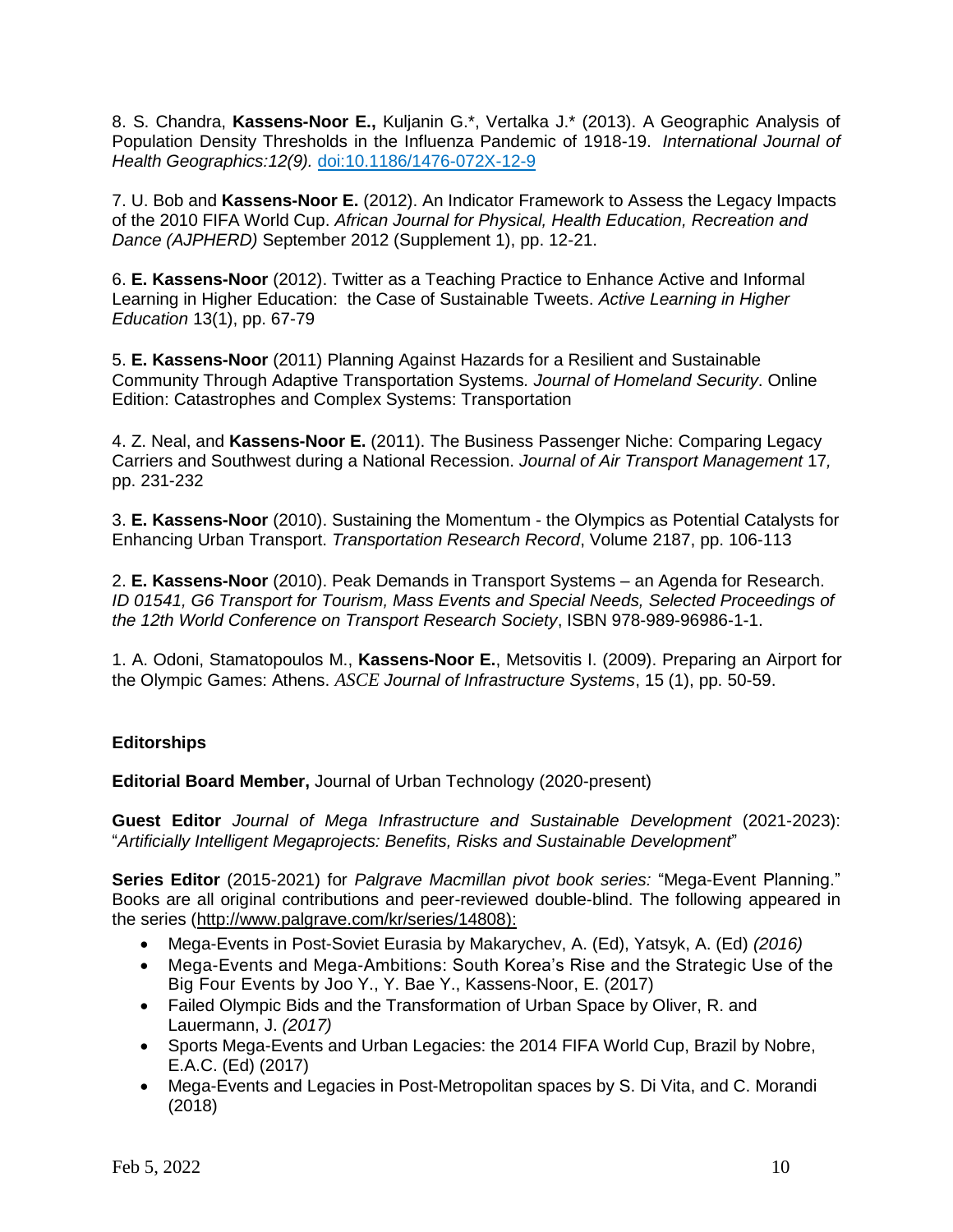- Sport [Mega-Events](https://www.palgrave.com/kr/book/9781137568878) in Emerging Economies by Bravo, G. A., Shonk, D. J., Silva-Bórquez, J., González-Mesina, S. *(2018)*
- Entering the Global Arena Emerging States, Soft Power Strategies and Sports Mega-Events by Grix, J., P.M. Brennagan, and D. Lee (2019)
- Barcelona 92: A Legacy Case Study by Solanellas F. and A. Camps (2020)
- Barcelona 1936 Popular Olympics by J. Stout (2020)
- Career Legacy of Mega-Events for Local communities by N. Vadiati (2020)
- Contesting the Olympics in American Cities (2021) by Matthew Burbank and Greg Andranovich

**Guest Co-editor** with T. Yigitcanlar and M. Wilson for *Journal of Urban Technology* (2019-2021): "Cities and Autonomous Technologies"

**Guest Editor** for *Sustainability* (2013): "Sustainable Mega-Events"

**Managing Editor** for *Projections* Vol. 9 (2009): "Sustainable Transportation: An International Perspective" Planning Journal of the Department of Urban Studies and Planning, MIT, USA

**Published Book review:** E. Kassens-Noor (2015) Book review on Newman, Peter G. and Jeffrey R. Kenworthy: *The End of Automobile Dependence: How Cities are Moving beyond Car-Based Planning.* (2015) Washington, DC: Island Press. 320 pp. \$45.00 (paperback). ISBN 978-1-61091- 463-5 published by. Journal of Planning Education and Research

# **Invited Conference Papers and Presentations**

**E. Kassens-Noor** The (Un)Sustainability of the Summer Olympic Games. Invited speaker on Mega-events and the City series, funded by the Milan Urban Center and the Politecnico di Milano Milano, Italy (online 12 May 2020)

**E. Kassens-Noor** How Michigan Public Transit Riders Perceive Autonomous Vehicles. Invited Speaker at Michigan Council on Future Mobility, Troy, MI November 15, 2019

**E. Kassens-Noor** Social Consequences of Autonomous Vehicles. Panelist on MSU's Sociomobility Workshop, East Lansing, May 17, 2019

**E. Kassens-Noor** Detroit Exercise – Complex Transportation Emergencies. Dense Urban Conference, Detroit, August 21-23, 2018

**E. Kassens-Noor** Rethinking South-South Cooperation: India and Brazil in the 21st Century. Track: Mega-Events and Global Repercussions. University of Pittsburgh, March 27-28, 2018

**E. Kassens-Noor** Lesson's Learned from Olympic Hosting. Los Angeles Chapter of the American Planning Association. Los Angeles, November 2017. Invited Panelist

**E. Kassens-Noor** The Olympics as Potential Catalysts for Enhancing Urban Transport. Transportation Research Board. The National Academies of Sciences, Engineering, and Medicine. Webinar June 2016. Invited Panelist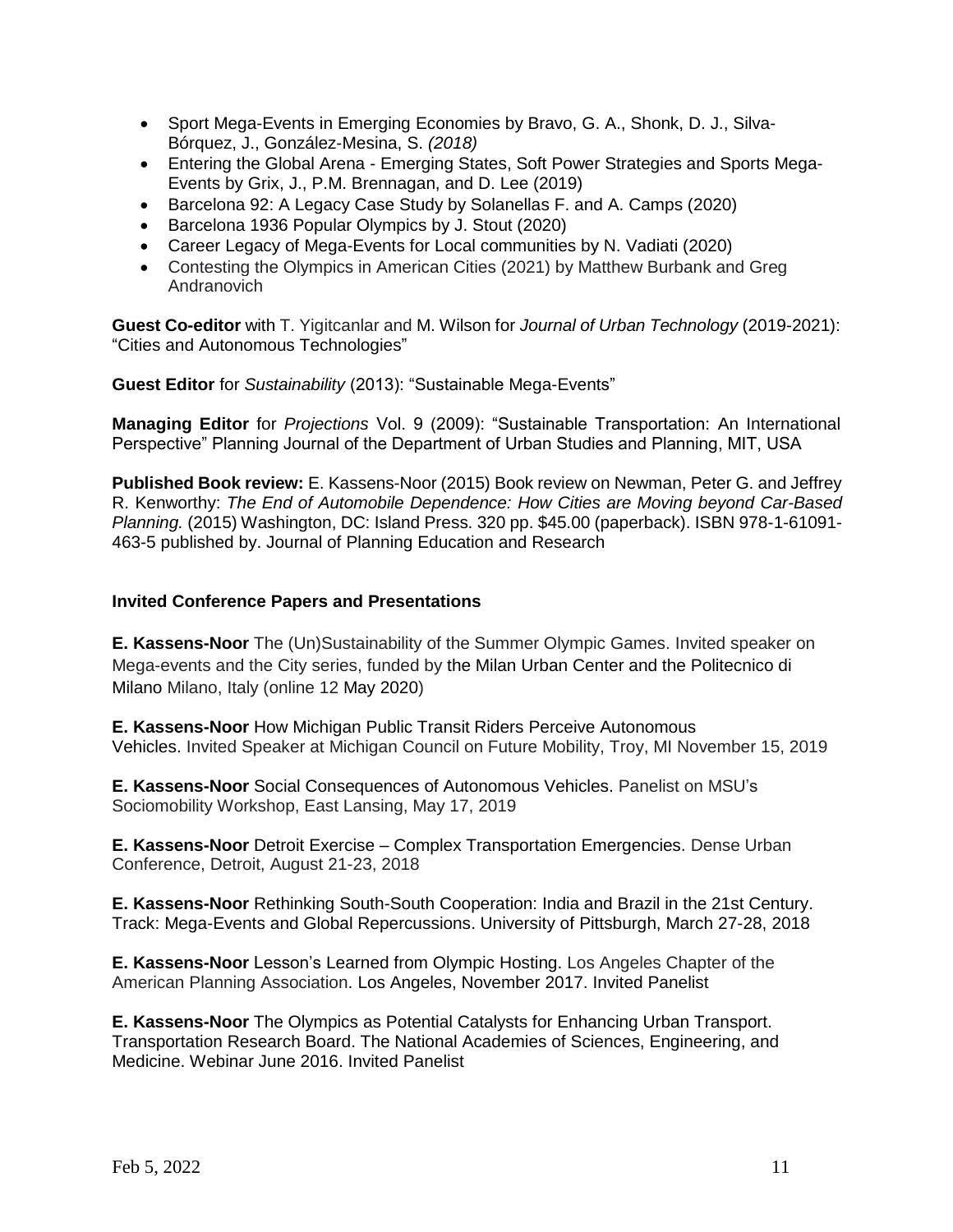**E. Kassens-Noor** Urban Infrastructure Development through Olympic Games: Dreams and Realities. HafenCity University Hamburg. Hamburg, Germany, November 2015. Invited Speaker

**E. Kassens-Noor** Boston Futures Discussion: Mobilities of the Future: Boston's Multi-modal Transport Opportunities. MIT, SA+P. Cambridge MA, July 2015 Invited Moderator

**E. Kassens-Noor** Green Sport Alliance Summit. Invited panel speaker. Chicago. June 2015.

**E. Kassens-Noor** Planning for Boston 2024. Symposium organized by the Massachusetts Association of Consulting Planners (MACP) and the Massachusetts Institute of Technology (Department of Urban Studies and Planning), March 2015. Sole invited presenter

**E. Kassens-Noor** Planning for Climate Resilient Cities. SMAP conference, January 2013. Invited keynote speech.

**E. Kassens-Noor** Planning Against Hazards for a Resilient and Sustainable Community Through Adaptive Transportation Systems white paper presented at the 2011 DHS Science Conference - Fifth Annual DHS Network Summit. Washington DC, USA, March 30-April1, 2011. Invited panelist.

**E. Kassens-Noor** Transport Planning for Mega-Events: Practices of the Past paper presented at the *Cities for Mobility Conference*. Stuttgart, Germany. June 10-13, 2007. Invited speaker.

# **Conference Presentations**

E. Kassens-Noor, Z. Neal, J. Siegel, T. Decaminada (2021) Choosing Morals over Ethics: a Possible Determinant to Embracing Autonomous Vehicles? poster presentation at *Transportation Research Board*. Washington DC, Jan. 25-29, 2021.

MU. Megat-Johari, N. Megat-Johhari, P. Savolainen, T. Gates, and E. Kassens-Noor (2021) Examining Trends in Traffic Crashes as They Relate to the Display of Safety Messages on Dynamic Message Signs poster presentation at *Transportation Research Board*. Washington DC, Jan. 25-29, 2021.

Md Shakir Mahmud, N. Gupta, B. Safaei, H. Jashami, T. Gates, P. Savolainen, and E. Kassens-Noor (2021) Evaluating the impacts of speed limit increases on rural two-lane highway using quantile regressions poster presentation at *Transportation Research Board*. Washington DC, Jan. 25-29, 2021.

N. Megat-Johhari, MU. Megat-Johari, P. Savolainen, T. Gates, and E. Kassens-Noor (2021) Examining Driver Compliance with a Move-Over/Slow Down Law in Consideration of Vehicle Type and Messages Displayed on Upstream Dynamic Message Signs poster presentation at *Transportation Research Board*. Washington DC, Jan. 25-29, 2021.

E. Kassens-Noor, Cai M., Kotval-Karamchandani Z. (2020) Perceptions of Autonomous Vehicles as Public Transit: a Michigan perspective presentation at *ACSP*. Toronto Canada, Nov. 5- 8, 2020.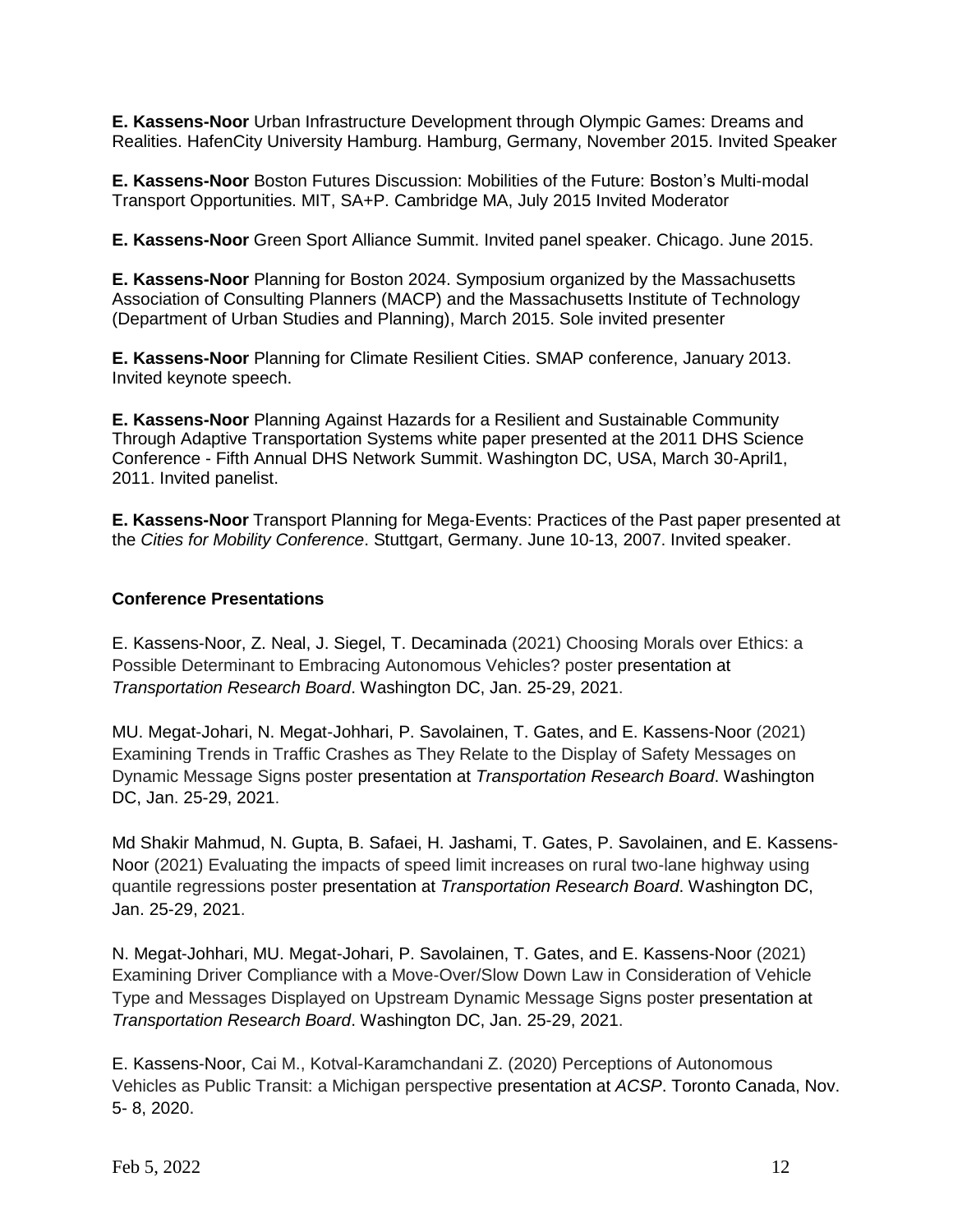Session organizer: Artificial Intelligence and Autonomous Vehicles

M. Wilson, Huang H., Kassens-Noor E. and Kotval-Karamchandani Z. (2020) Disappearing Cars: Land Use Implications of Autonomous Vehicles. *ACSP*. Toronto Canada, Nov. 5- 8, 2020.

M. Wilson, Kassens-Noor E. and Kotval-Karamchandani Z., Urban Planning Implications of Autonomous Vehicles. Tartu 2020 (postponed due to COVID19)

E. Kassens-Noor, Kotval-Karamchandani Z., and Wilson M., Artificial Intelligence as the future of urban living: perceptions of an aspiring living laboratory. Urban Affairs Association, Washington DC, April 2-4, 2020 (cancelled due to COVID19)

Session chair: SA2.05.17 Smart City Technology and the Future of Urban Governance

S. Mollaoglu, Kim S., Kim H., Kassens-Noor E., and Faizan R.\* (presented 2020) Piloting Interdisciplinary Learning Measurement for Sustainable Built Environments. Poster presentation at the ASCE Construction Research Congress, March 8-10 2020, Tempe, AZ.

M. Wilson., Kassens-Noor E., and Dake D.\* Self-Driving Technology is Ready Now, but How do People and Communities Prepare? Dubai World Congress For Self-Driving Transport, October 15-16, 2019

A. Wilkinson\*, Kassens-Noor E., and Kotval-Karamchandani Z., Transportation for the Elderly and Low-Income Residents in Michigan. 56th International Making Cities Livable Conference on A Healthy City for ALL in Portland, Oregon, June 17-21, 2019

E. Kassens-Noor, Planning the Legacies for the Three Los Angeles Olympics. Presentation at the Urban Affairs Association. Los Angeles CA, April 24-27, 2019

Colloquium organizer: A love-hate relationship over a century: Los Angeles and the Summer Olympic Games

J. Lauermann and Kassens-Noor E.. Plans that didn't happen: The Geography of Urban Regeneration Failures in South Boston. American Association of Geographers Annual Meeting, Washington DC, April 5, 2019

E. Kassens-Noor and Nubani L., Mega-Event Planning in the Arab World: A Case Study of Dubai's 2020 World Exposition. Presentation at the Cities of the Arab World: Theory, Investigation and Critique An Interdisciplinary Conference. East Lansing MI, February 14-15, 2019

M. Wilson and Kassens-Noor E. Scary Robots, Craziness and Cool: Public perceptions of Autonomous Vehicles. International Geographical Union. Quebec City CA, August 15-28, 2018

E. Kassens-Noor, Wilson M., Flood L., Khodadost S., Cotton S., and Yankelvich A. Autonomous Vehicles as Public Transit. Poster presentation at Workshop on Autonomous Vehicles in Society: Building a Research Agenda, USA May 18–19, 2018

Facilitator for Research Theme: Smart Cities/Urban Design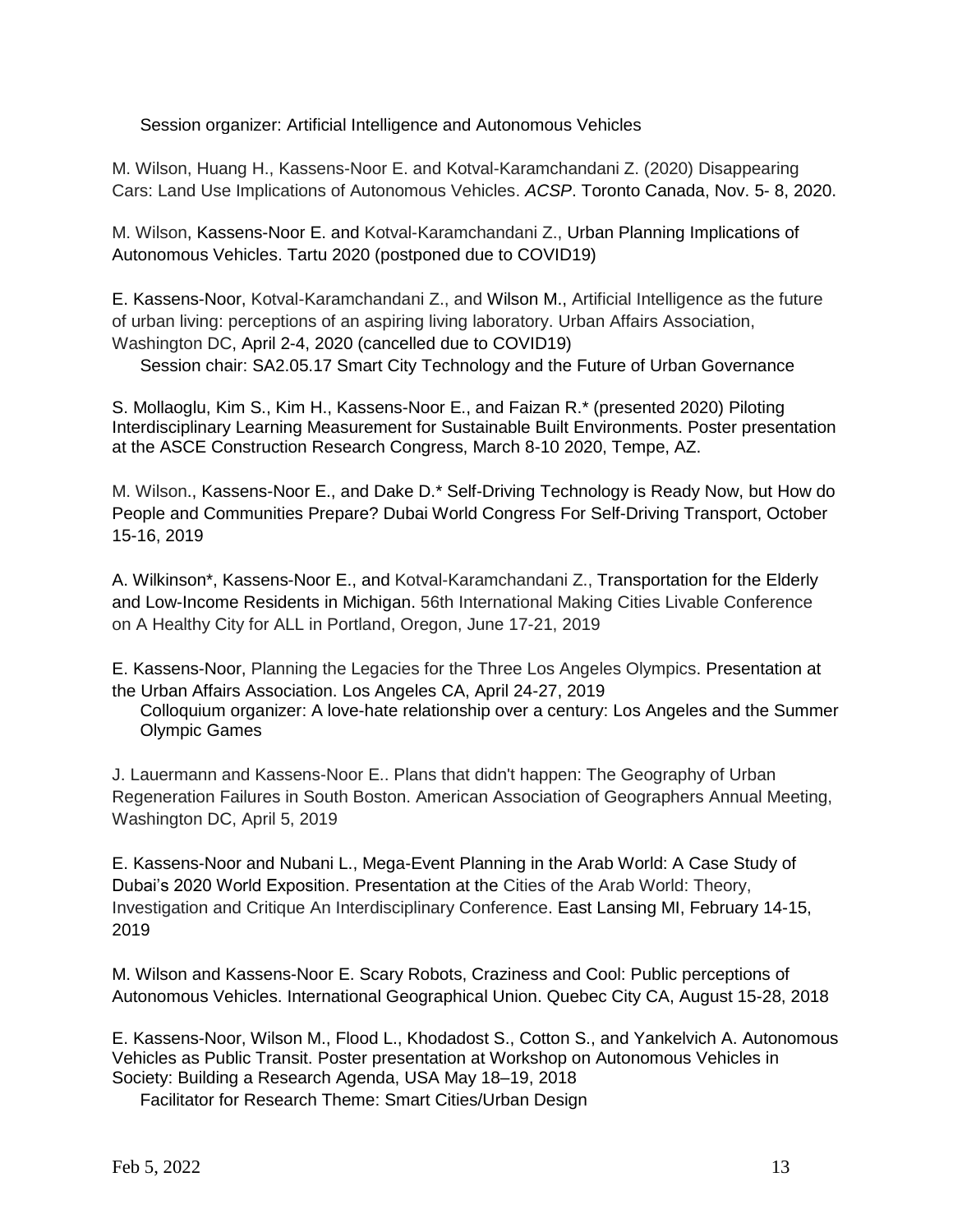E. Kassens-Noor, Planning for Participatory Mega-Events. Presentation at APA 2018 National Planning Conference New Orleans, USA April 21–24, 2018

Speaker in panel: JAPA Research that matters

J. Blythe, Kassens-Noor E. and Wilson M.. Germany's Post-Reunification Mega-Events: Planners' Intentions vs. Residents' Perceptions. Presentation at Association of American Geographers. New Orleans, April 10-14, 2018

E. Kassens-Noor, Transportation Policy in the Making under an Olympically-Driven Development Proposal. Presentation at the Urban Affairs Association. Toronto CA, April 4-7, 2018

Panel Organizer: Mega-Event Planning

E. Kassens-Noor, Vertalka J., and Wilson M.. Olympic Tweeters: Using Big Data to Track Global Perceptions about the Games. Presentation at Association of American Geographers. Boston MA, April 5-9, 2017

Sessions Co-organizer: Mega-Event planning: the Contested Spaces of the Olympics, World Cup and World's Fairs

E. Kassens-Noor. Flip, Move, Tweet: a Blended Course Design for Different Learning Environments in Urban Planning, Sustainability, and Climate Change University Courses, presentation at ACSP. Portland OR, Nov. 3- 6, 2016

E. Kassens-Noor and Kayal P. India's New Globalization Strategy and its Consequences for Urban Development: The Impact of the 2010 Commonwealth Games on Delhi's Transport System. Paper presented at the Association of American Geographers. Chicago, April 21-25, 2015

Sessions Co-organizer: Big Projects, Mega Complexity, Gigantic Impacts: Mega-Events

E. Kassens-Noor. Panelist in Panel discussion: Mega-projects, Mega-Events: Future Research Agendas at the Association of American Geographers. Chicago, April 21-25, 2015

E. Kassens-Noor, Gaffney C., Messina J., and Phillips E. The Prospect of Olympic Transport Legacies: The Case of Rio de Janeiro's BRT system. Paper presented at the Urban Affairs Association. Miami, April 8-11, 2015

Session Moderator: TH11.00.15 The City and Adaption to External Factors

E. Kassens-Noor and Ladd J. The Ethics of Mega-Events presentation at the Association of Collegiate Schools of Planning. Philadelphia, Oct 30- Nov 2, 2014

E. Kassens-Noor, The Flipping, Moving, and Tweeting Classroom. Presentation at the Teaching Professor Conference. Boston, May 31- June 2, 2014

E. Kassens-Noor, (co-organizer of session). Special Session 6: Mega-Event Planning: The Impact of the Olympics and World's Fairs on their Host Cities. Regional Studies Association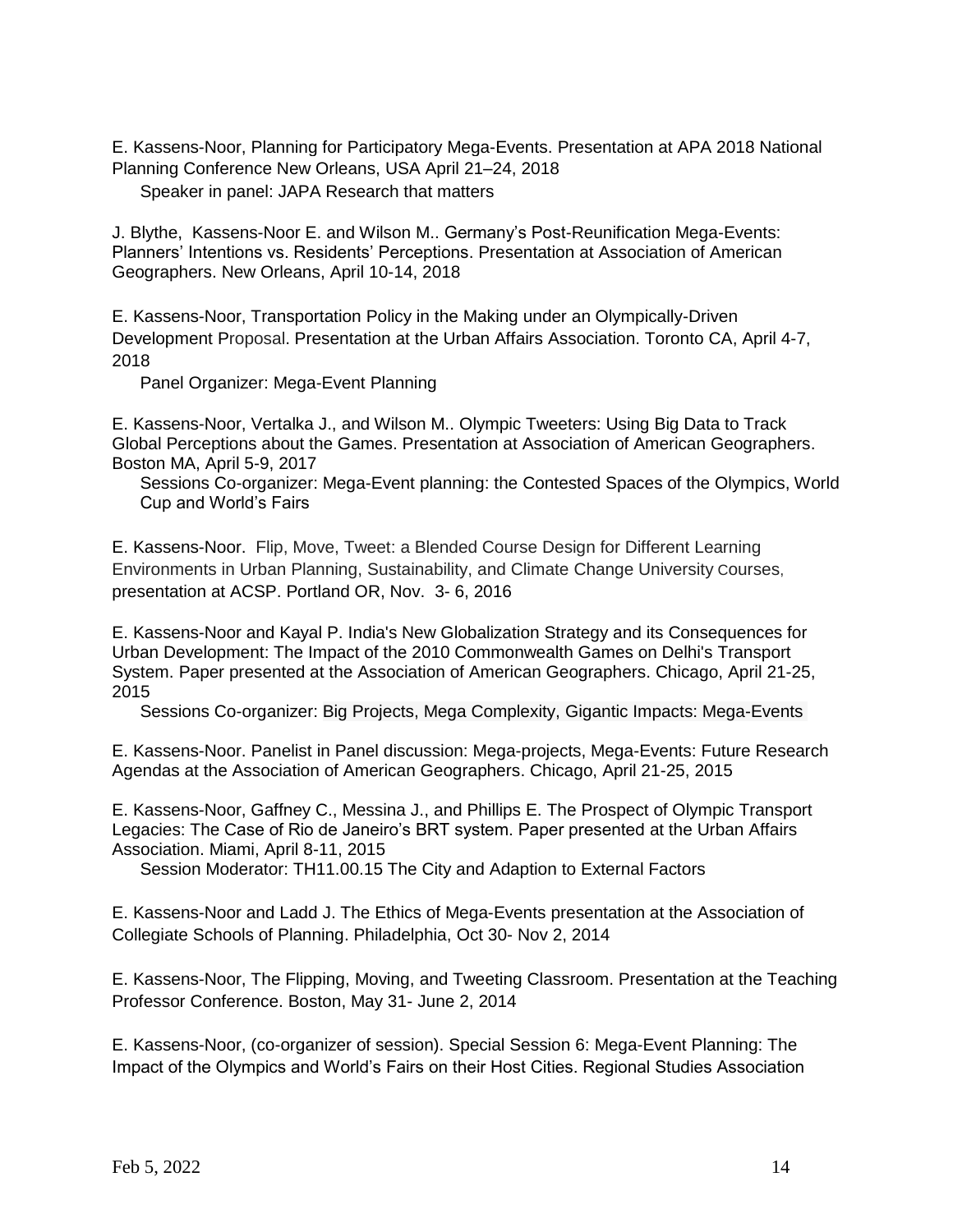European Conference 2014, Izmir, Turkey: Diverse Regions: Building Resilient Communities and Territories

E. Kassens-Noor, The Flipping, Moving, and Tweeting Classroom. Poster presented at the Lilly Fellowship Symposium 2014

E. Kassens-Noor, and Kayal P. Mega-Event & Transportation: Analyzing New Delhi and XIX Commonwealth Games, 2010 paper presented at Global Studies Conference. Delhi, India, Sept 3- 6, 2013

E. Kassens-Noor, (co-organizer of conference). Mega-Events and their Planning Legacies. Also paper presented at the Mega-Event Planning Conference. Seoul, South Korea, July 29- Aug 3, 2013

E. Kassens-Noor, and Gaffney C. Mega-Events producing Mega-projects: the 2016 Olympics and Rio's New BRTs. Paper presented at the ENANPUR. Recife, Brazil, May 20- 24, 2013

E. Kassens-Noor, Mega-Event Utopias paper presented at the Urban Affairs Association. San Francisco, USA, April 3- 6, 2013

Panel Organizer: MEGAEVENTPLANNING: Mega-Events and Urban Development

E. Kassens-Noor, Maharaj B., Müller S., Huntoon L., and Wilson M. The Mega-Event Legacy – a Framework for Urban Development Types. Paper presented at the Association of American Geographers. Los Angeles, USA, April 10-15, 2013 Panel Organizer: Mega-Events Planning

E. Kassens-Noor, MSU series - Salt Water Encounters. How Pacific Islands can Adapt and Mitigate Climate Change. February 2, 2013

E. Kassens-Noor, and Brushaber P. Michigan's Highspeed Rail presented at the Association of Collegiate Schools of Planning Annual Conference. Cincinnati, USA, November 1-4, 2012.

E. Kassens-Noor, The Transport Legacy of the Olympic Games. 32nd International Geographical Congress. Cologne, Germany, August 26-30, 2012. Session Co-chair: "Mega-Events, globalization and urban development I" (UDC 10-01)

S. Lang, Crawford P., Millenbah K., Kassens-Noor E., Orth M., and Drake E. Academic Cultures: Differences In Evaluating Teaching Excellence, for the American Society for Horticultural Science 2012 Annual Conference. Miami, USA. July 29-August 4, 2012

P. Crawford, Lang S., Millenbah K. Orth M., Kassens-Noor E., and Drake E. Evaluating Teaching Excellence across Academic Cultures, poster presented at the MSU SoTL Symposium 2011

J. Vertalka and Kassens-Noor E. The Resilience of Airports: Adaptation Planning against Hazards and for Potential Disaster Recovery. Paper presented at the Urban Affairs Association. New Orleans, March 16-19, 2011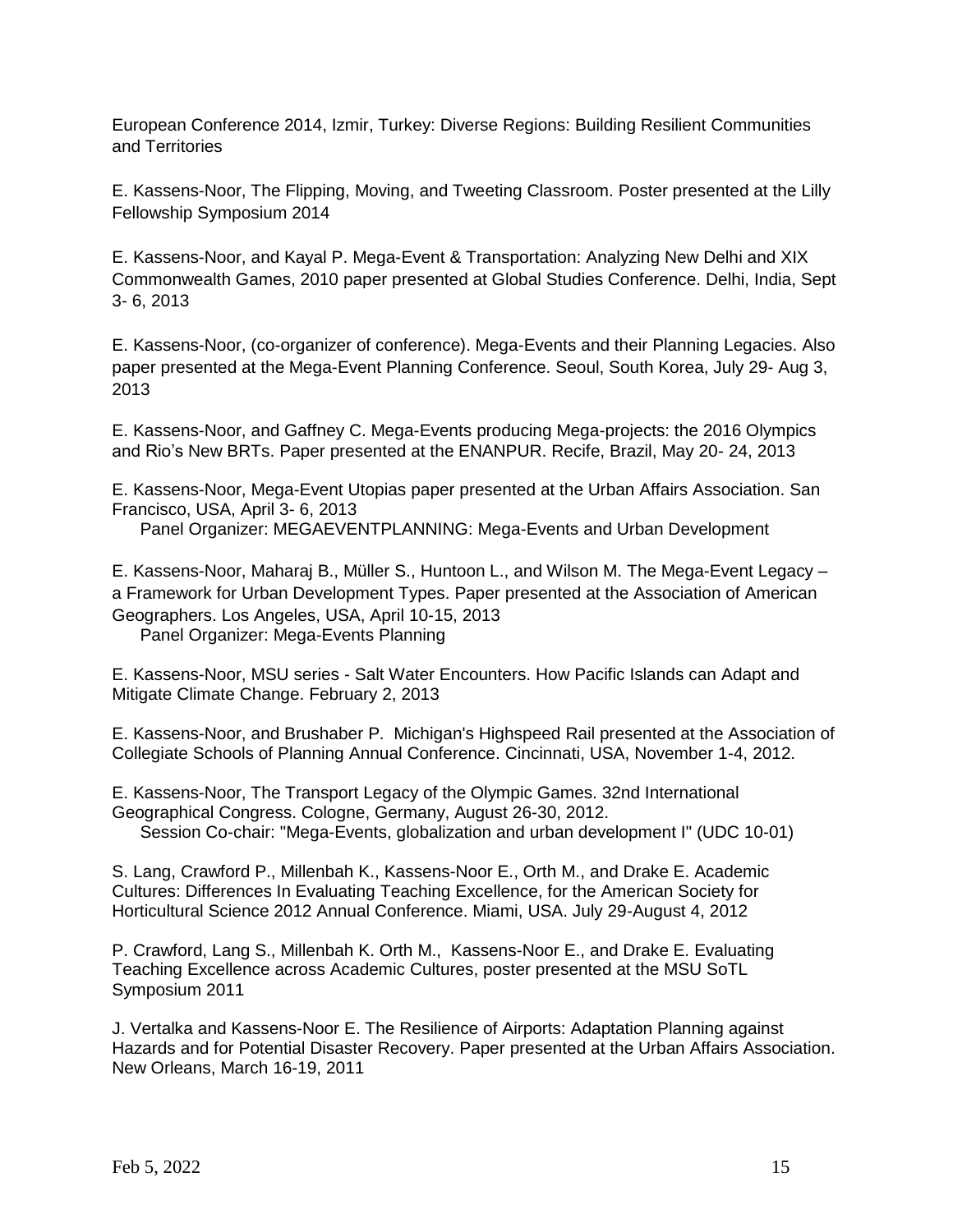E. Kassens-Noor, The Urban Legacy of the Olympic Games. Paper presented at the Association of Collegiate Schools of Planning Annual Conference. Minnesota, USA, Oct. 7 – 10, 2010

Pre-organized session creator: "Mega-Events: Olympics, World Cups and World Fairs"

E. Kassens-Noor, Peak Demands in Transport Systems – an Agenda for Research. Paper presented at the World Conference on Transport Research. Lisbon, Portugal, Jul. 11 – 15, 2010 Session chair: G 6.3

E. Kassens-Noor, Changing Cities through Mega-Events. Paper presented at the Urban Affairs Association. Honolulu, Hawaii, March. 10 – 13, 2010 Moderator for session: Reassessing Big Projects and Events

E. Kassens-Noor, Sustaining the Momentum: The Olympics as Potential Catalysts for Enhancing Urban Transport. Paper presented at the Transport Research Board Conference. Washington D.C., USA, Jan. 10 – 14, 2010

E. Kassens-Noor, Sustaining the Momentum: the Olympics as Potential Catalysts for Enhancing Urban Transport. Paper presented at the Sport Mega-Events and their Legacies Conference. Capetown, South Africa, Dec. 2 – 4, 2009

E. Kassens-Noor, Lesson's Learned from Transportation Planning for the Olympics – are the Innovative Short-Term Measures applicable to Metropolitan Transport Systems? Paper presented at the Association of Collegiate Schools of Planning Annual Conference. Crystal City, Sept. 30 – Oct. 4, 2009

E. Kassens-Noor, Sustaining the momentum. Paper presented at the Association of Collegiate Schools of Planning Annual Conference. Chicago. July 8 - 11, 2008

E. Kassens-Noor, Transportation Planning for Sustainable Urban Transport Development through Mega-Events. Paper presented at the Association of Collegiate Schools of Planning Annual Conference. Milwaukee. October 17-21, 2007

E. Kassens-Noor, Athens Olympic Transport Modelling. Paper presented at The First Transportation Engineering Research Symposium (MAITE), March 2005

# **Outreach Publications & Presentations**

S. Chandra, and Kassens-Noor E. (June 16<sup>th</sup>, 2020) 5 ways the world is better off dealing with a [pandemic now than in 1918.](https://theconversation.com/5-ways-the-world-is-better-off-dealing-with-a-pandemic-now-than-in-1918-139951) The Conversation.

M. Wilson and Kassens-Noor E. (June 24th, 2019), *Italy's minimal competition to host the 2026* [Winter Olympics.](https://theconversation.com/italys-minimal-competition-to-host-the-2026-winter-olympics-119274) The Conversation.

S. R. Cotton, Huang K-T., Kadylak T., Kassens-Noor E., Wilson M., and Yankelevich A. (2019) Expectation, Legislation, and Perception Regarding Automated Vehicles in the State of Michigan. East Lansing, Mich.: Institute for Public Policy and Social Research.

D. Bailey, Cefkin M., Cotton S., Crowston K., Erickson I., Kassens-Noor E., Kennedy J., King J. L., Madill H., Nickerson J., Penn J.N., Pentland B. T., Rayhawk K., Shortridge A., Stilgoe J., Straub E., Wilson M. , Weinfeld A. (white paper): Connected and Autonomous Vehicles in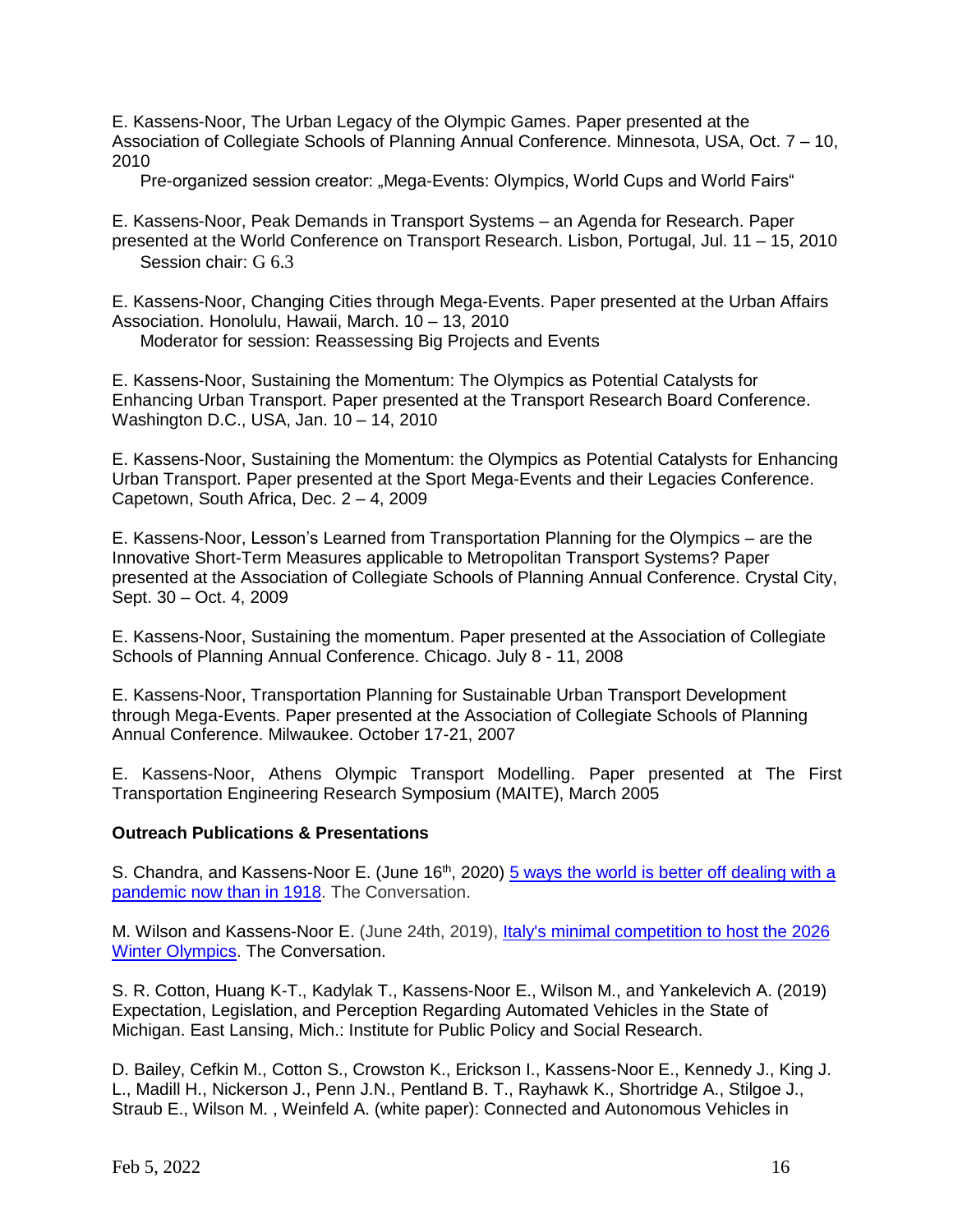Society: An Agenda for Social and Policy Research. Developed with participants at the MSU Workshop on Autonomous Vehicles in Society, May 18-19, 2018: [http://mobility.msu.edu](http://mobility.msu.edu/)

E. Kassens-Noor and Kotval-Karamchandani Z., (2015/2016/2017/2018). Assessing Michigan's Transport System. *Presentation at the Annual MDOT meeting* 

E. Kassens-Noor and Kotval-Karamchandani Z., (2016/2017/2018). Assessing Customer Satisfaction and Trip purpose. *Presentation at the Annual MDOT meeting* 

E. Kassens-Noor (2013) Legacy in the Making: Rio's Olympic Transformation. Nodium. Zeitschfrift des Alumni-Clubs Landschaft der TU München. Volume: Olympische Landschaften. pp. 88-91

E. Kassens-Noor Public Transit Policy. Paper presented at the [Michigan Higher Education Land](http://www.mihelp.org/)  [Policy \(MIHELP\) Consortium](http://www.mihelp.org/) in the series on [Reinventing Prosperous Places.](http://www.mihelp.org/#seminars) Detroit, April 29, 2010

E. Kassens-Noor, Vertalka J., Sojka A., Curran P., and Maguire A. 2010. Report on Preferences of Michigan Communities along the Wolverine Corridor for the future of Michigan's High Speed Rail Service. East Lansing, Mich.: Institute for Public Policy and Social Research. Available from World Wide Web:<http://www.ippsr.msu.edu/AppliedResearch/Grants.htm>

# **Media mentions**

E. Kassens-Noor, Written by Baily Aldridge. Do you know someone who's had coronavirus? It may depend where you live, survey finds, *News Observer.* 2020.

E. Kassens-Noor, Reported by Jeff Semple. Covid-19: Could Toronto see a crisis like New York? *Global News.* 2020

E. Kassens-Noor, Comparing the Spanish flu and Covid-19. *The Warren Pierce Radio Show.*  2020

E. Kassens-Noor, Written by Brittany Flowers. MSU expert on pandemics breaks down Covid-19. *WLNS.* 2020

E. Kassens-Noor, Written by Ed Kilgore. Red America may blame Blue America for the Coronavirus. *Intelligencer.* 2020.

E. Kassens-Noor, Written by Ronald Brownstein. Red and Blue America aren't experiencing the same pandemic. *The Atlantic.* 2020.

E. Kassens-Noor, Written by Seema Chishti. Spanish flu: Lessons from a pandemic that took 10 million lives in India. *Indian Express.* 2020.

E. Kassens-Noor, Written by Laura Bliss and Kriston Capps. Are suburbs safer from coronavirus? Probably not. *Bloomberg.* 2020.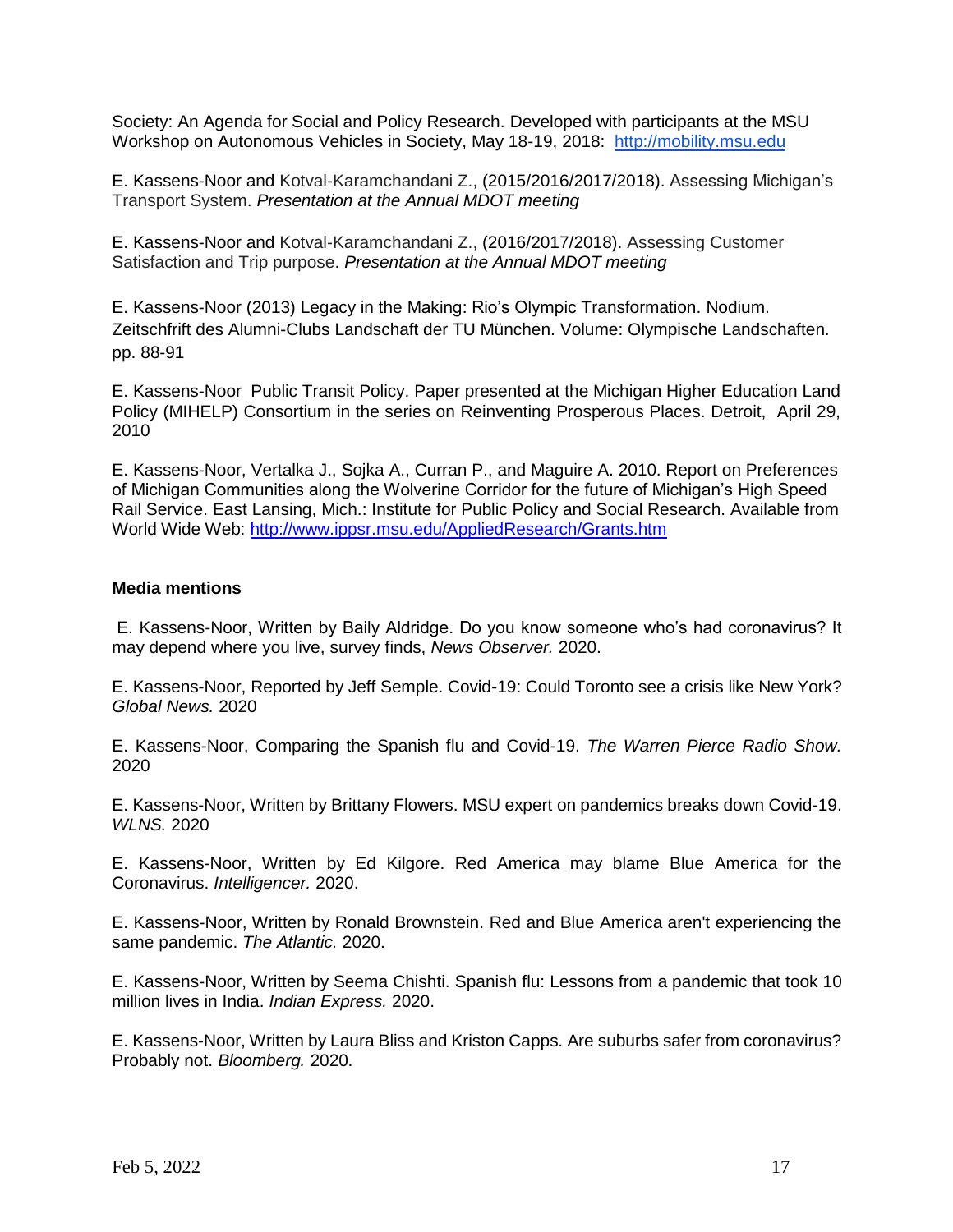E. Kassens-Noor, Italy's minimal competition to host the 2026 Winter Olympics. *The Conversation.* 2019.

Kassens-Noor, E. Written by Lew Blaustein. Men's and Women's Final Four from a Green-Sports Perspective. *GreenSportsBlog.* 2019.

E. Kassens-Noor, Written by Aarian Marshall. How to host the Olympics and actually improve your city's transit. *Wires.* 2016.

E. Kassens-Noor, Written by Jason McLure. Getting the Olympic right. *Global Journalist.* 2016.

E. Kassens-Noor, Written by John Shegerian. Mega Events, Sports & Sustainability. *GreemIsGoodRadio.com. 2015*

E. Kassens-Noor, Written by Lew Blaustein. Planning Sustainable Olympic Legacies at Michigan State and MIT. *GreenSportsBlog.* 2015

E. Kassens-Noor, Online. Best and Worse Winter Olympics. *Star Tribune.* 2014.

E. Kassens-Noor, Written by Alex Harborst. Mega Events: Inside the Winter Olympics. *MSU News.* 2014.

E. Kassens-Noor,. IOC world media RIO 2016 coverage. *IOC* 2012

E. Kassens-Noor, Written by Paula Adamo Idoeta. Urbanistas: plano urbano do RJ não pode ser refém de megaeventos. *BBC News.* 2012.

E. Kassens-Noor, Desorganizacao Olimpiada Rio 2016. *Vera Rio.* 2012.

E. Kassens-Noor, Podcast by Will Perry and Eleanor Oldroyd. The Olympics. *BBC London.* 2012.

E. Kassens-Noor, Special Magazine on the 2012 Games. *Maaric.* 2012.

E. Kassens-Noor, Faculty Conversations Eva Kassens-Noor. *MSU News.* 2012.

# **TEACHING ACTIVITY**

# **Technical University Darmstadt**

Coordinator MScTT, Master of Science in Traffic & Transport

# *Courses*

# **Verkehr I**

Civil Engineering and Geodesy Bachelor Program. (average class size 250). Jointly taught with Prof. Dr.-Ing. Jia Liu and Prof. Dr.-Ing. Andreas Oetting. Winter semesters 2022/23 - present.

# **Verkehr II**

Civil Engineering and Geodesy Bachelor Program.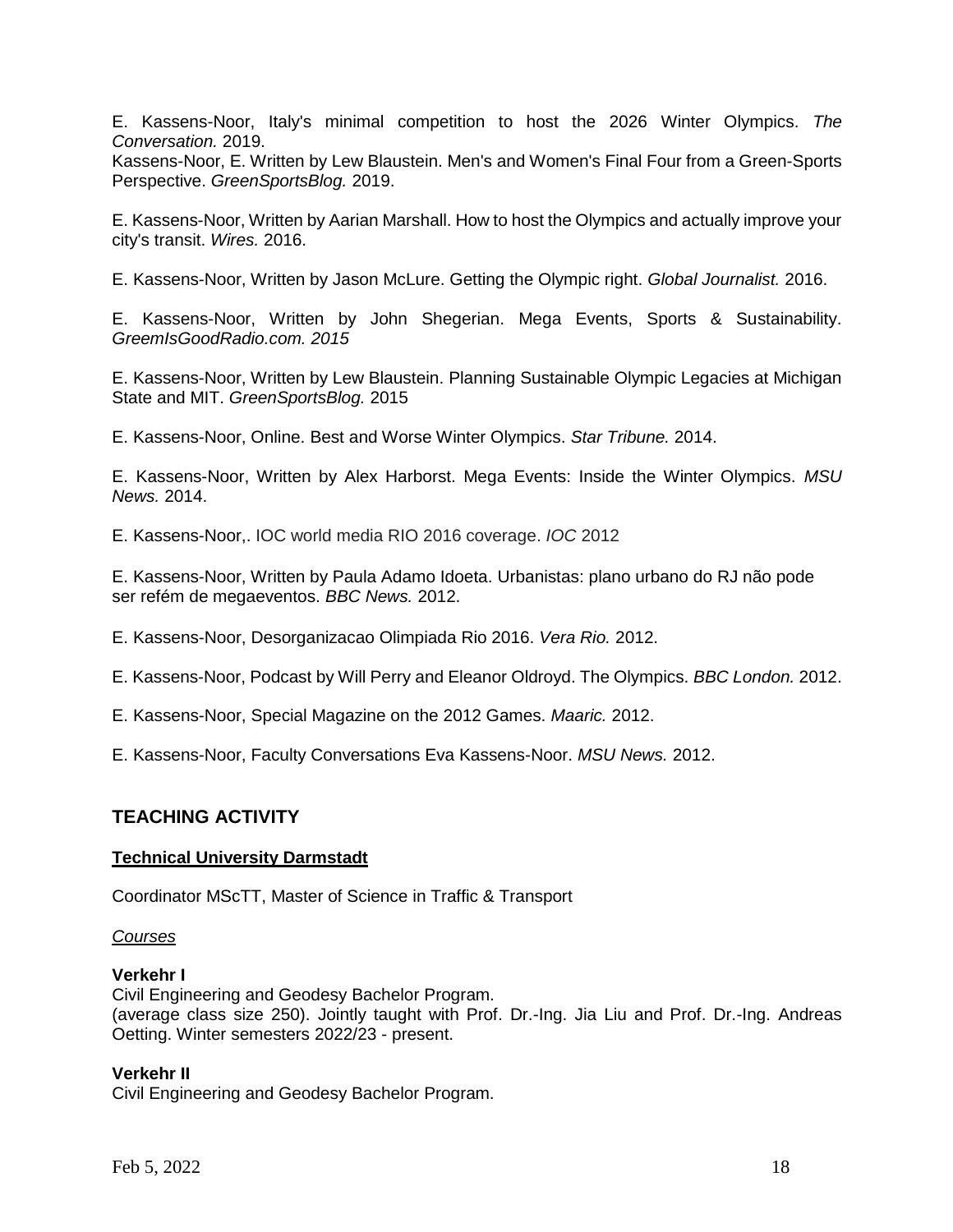(average class size 150). Jointly taught with Prof. Dr.-Ing. Jia Liu and Prof. Dr.-Ing. Andreas Oetting. Winter semesters 2022/23 - present.

# **Transport Planning and Traffic Engineering I**

Civil Engineering and Traffic and Transport Master Program. Graduate core course for Traffic and Transport graduates/majors (average class size 50). Summer semesters 2022 - present.

# **Transport Planning and Traffic Engineering II**

Civil Engineering and Traffic and Transport Master Program. Advanced graduate course for Traffic and Transport graduates/majors (average class size 50). Winter semesters 2022/23 - present.

# **Air Transport I**

Civil Engineering and Traffic and Transport Master Program. Graduate core course for Traffic and Transport graduates/majors (average class size 70). Jointly taught with Prof. Dr.-Ing. Jia Liu and Prof. Dr.-Ing. Andreas Oetting.Summer semesters 2022 - present.

# **Air Transport II**

Civil Engineering and Traffic and Transport Master Program. Advanced graduate course for Traffic and Transport graduates/majors (average class size 40). Summer semesters 2022 - present.

# **Ausgewählte Themen der Flughafenplanung**

Civil Engineering and Traffic and Transport Master Program. Advanced graduate course for Traffic and Transport graduates/majors (average class size 40). Summer semesters 2022 - present.

# **Intelligente Verkehrssysteme und Modellierung der Verkehrsnachfrage**

Civil Engineering and Traffic and Transport Master Program. Advanced graduate course for Traffic and Transport graduates/majors (average class size 20). Winter semesters 2022/23 - present.

# **Planung des öffentlichen Personennahverkehrs und Wirtschaftspolitik und Verkehr**

Civil Engineering and Traffic and Transport Master Program. Advanced graduate course for Traffic and Transport graduates/majors (average class size 20). Winter semesters 2022/23 - present.

# **Student Advising**

*Postdoctoral students*

*Doctoral candidates* Meng Cai\*, Ph.D. Urban and Regional Planning, MSU & TUDa

*Master students* Natalie Kroppenberg Farida Aubakirova

# **Michigan State University**

Microcredential from MSU's College of Education in online teaching (completed 8/31/2020)

ASPIRE completed (6/28/2020)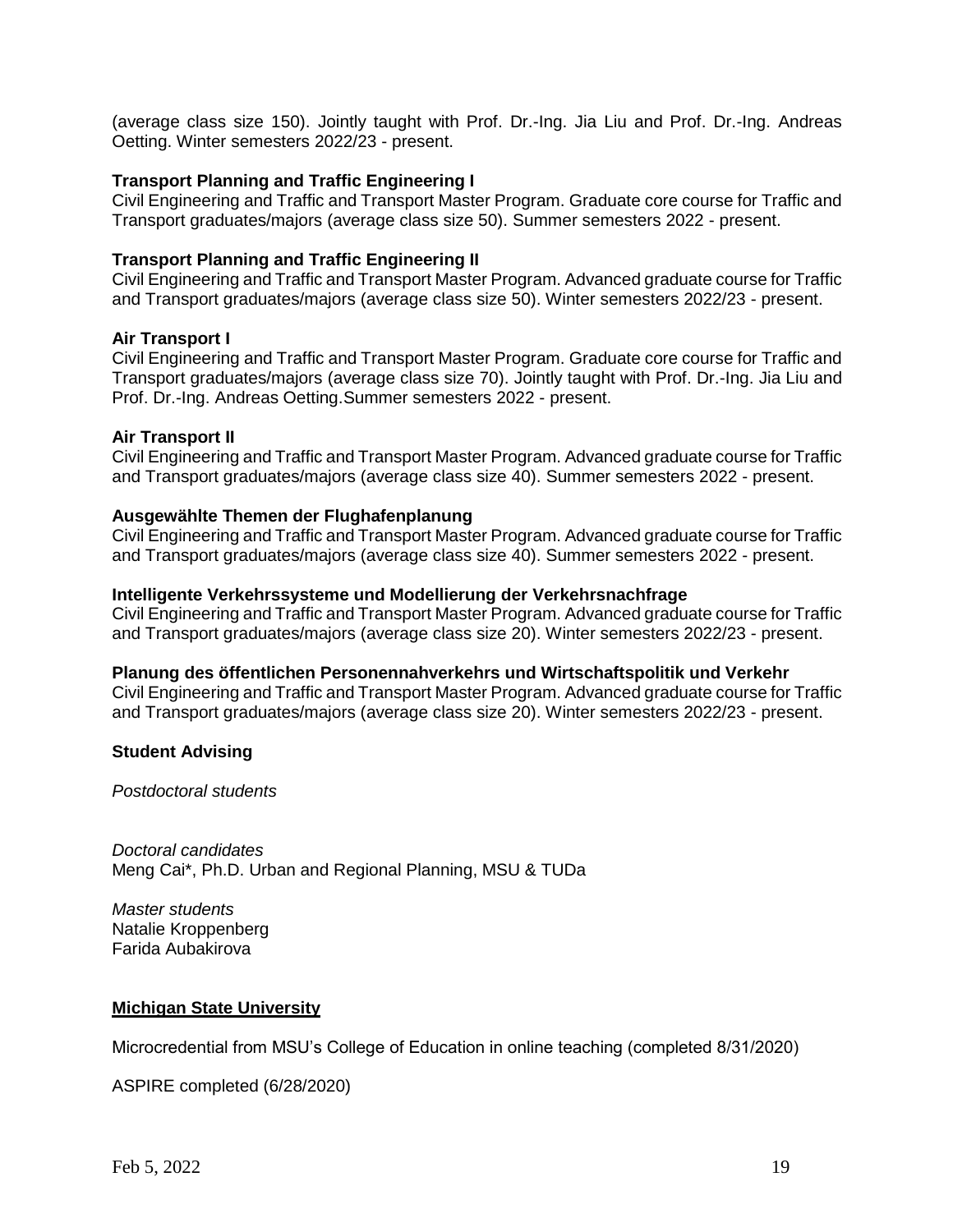# *Courses*

# **Planning Resilience against Extreme Events (UP 868/GUSP868)**

Urban and Regional Planning Program & Global Urban Studies Program. Graduate course resilience planning against disruptive technologies, hazards/disasters, and Mega-Events (average class size TBD). Spring semesters 2020 - present.

# **Autonomous Futures: Self-Driving cars, Domotics, and Artificial Intelligence in Smart Cities (CE/UP 878)**

Urban and Regional Planning Program & Civil Engineering. Interdisciplinary graduate course on how technologies are shaping our cities (average class size 10). Fall semesters 2019 - present.

# **Planning Theory and Ethics (UP 844)**

Urban and Regional Planning Program. Graduate core course for Urban Planning graduates/majors (average class size 10). Spring semester 2011 - present.

#### **Series of Massive Open Online Course on Mega-Events including:**

- MegaEvents: Inside the Winter Olympics (2014)
- MegaEvents: Inside the Soccer World Cup (2014)
- MegaEvents: Inside the World Expo (2015)

# **World wide course for diverse graduates/majors/lifelong learners**

(Class size 850). Spring semester 2014 - 2015.

#### **Sustainable and Climate Resilient Cities (UP 488 / UP 888)**

Urban and Regional Planning Program. Graduate and Upper undergraduate course taught interdisciplinary but primarily for Urban Planning graduates/majors (average class size 15). Spring semesters 2010 - 2017.

# **Urban Transportation Planning (UP 478)**

Urban and Regional Planning Program. Graduate and Undergraduate course taught interdisciplinary (average class size 15). Jointly taught with Prof. R. Hinojosa. Fall semester 2011 - 2015.

# *Mentoring*

# **Faculty Mentor for**

Assistant Professor Z. Kotval-Karamchandani (reappointed) Assistant Professor N. Durst (reappointed)

# **Student Advising**

*Doctoral students* Meng Cai\*, Ph.D. Urban and Regional Planning, MSU & TUDa Kip Darcy, Ph.D. Urban and Regional Planning MSU (2022) Jake Parcell\*, Ph.D. Urban and Regional Planning MSU (2020) Josh Vertalka\*, M.S. Urban and Regional Planning, Geography MSU (2018) Jeanette Elizabeth Eckert, Geography MSU (2018) Timothy LeDoux, Geography MSU (2017)

*Master Students* Kole Nicholoff, M.S. Urban and Regional Planning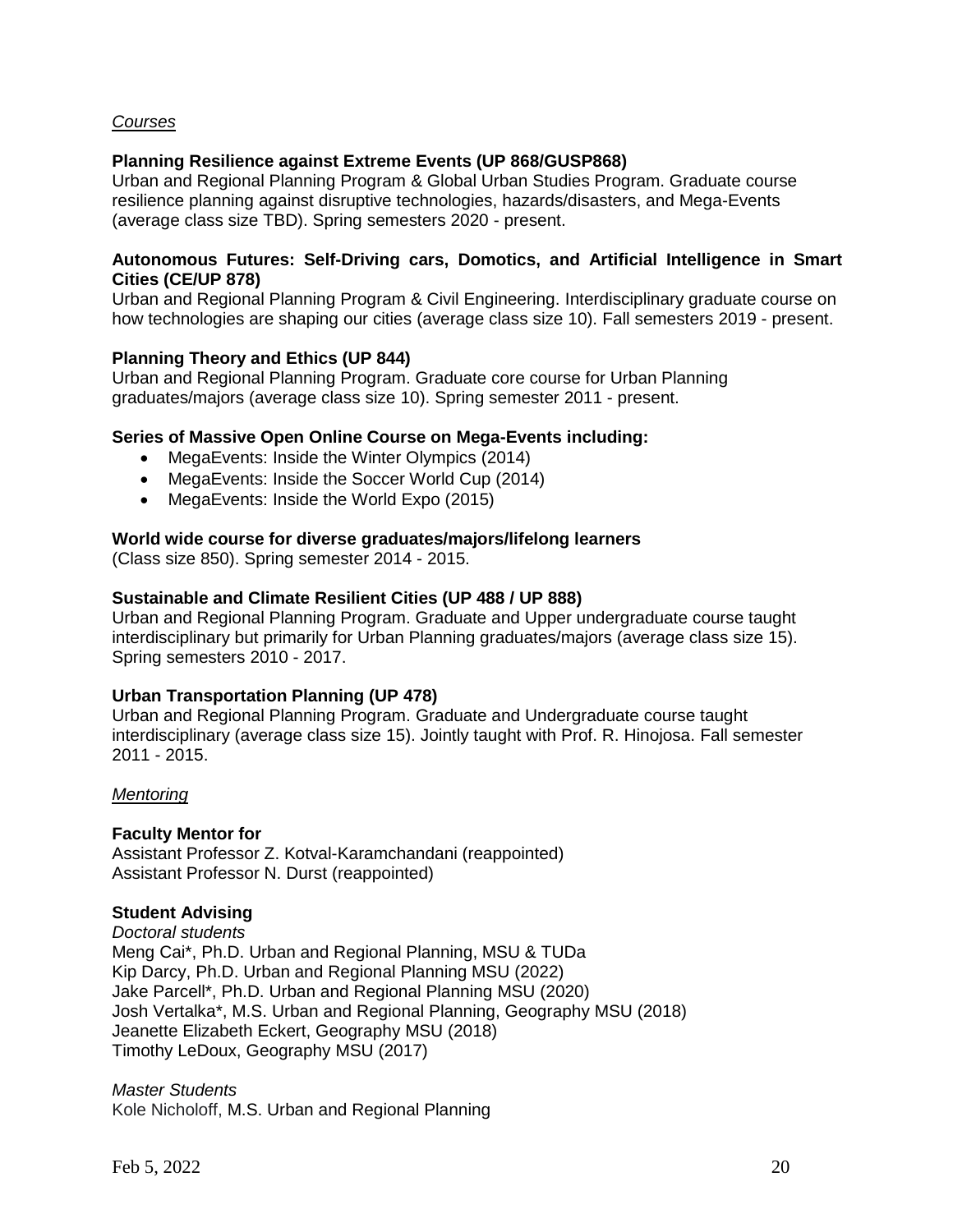Isha Pithwa, M.S. Urban and Regional Planning Jessa Sherrill, M.S. Urban and Regional Planning Heather Zeigler, M.S. Urban and Regional Planning Marah Maaita, M.S. Urban and Regional Planning Gabrielle Herin\*, M.S. Urban and Regional Planning Brian Szczepanek\*, M.S. Urban and Regional Planning Travis Decaminada\*, M.S. Urban and Regional Planning Hannah Bryant, M.S. Urban and Regional Planning Meredith Nelson, M.S. Urban and Regional Planning Matthew Biskey, M.S. Urban and Regional Planning Kayla Doshier\*, M.S. Urban and Regional Planning Cassi Meitl, M.S. Urban and Regional Planning Liana Bernt\*, M.S. Urban and Regional Planning Joshua Ladd\*, M.S. Urban and Regional Planning and Law Pam Brushaber\*, M.S. Urban and Regional Planning Darilis Vázquez Ramos\*, M.S. Urban and Regional Planning Marc Coburn, M.S. Urban and Regional Planning Tatsuya Fukusige\*, M.S. Urban and Regional Planning Priyamvada Kayal\*, M.S. Urban and Regional Planning Yiwei Lu, M.S. Environmental Design Ziqi Mao, M.S. Urban and Regional Planning

#### *Undergraduate students*

Hannah Schecklman\*, professorial assistant (2020) Luca Muench\*, since freshmen year Jake Blythe\*, Andrew scholar joint advising with Mark Wilson (2018) Kayla Turner (2017) Marlon Phillips\*, McNair Scholar (undergraduate) Ann Sojka (undergraduate)

*Summer Intern* Jenny Burton, M.S. Urban Studies, University of California Berkeley

\*indicates primary supervisor

# **Massachusetts Institute of Technology**

#### *Courses*

#### **Gateway: Planning Action (11.201)**

Department of Urban Studies and Planning. Teaching Assistant to Prof. X. Briggs, graduate level course. Fall semester 2008.

#### **Quantitative Reasoning (11.220)**

Department of Urban Studies and Planning. Teaching Assistant to Prof. C. Zegras, R. Ryznar, graduate level course. Spring semester 2006.

#### **Microeconomics (11.203)**

Department of Urban Studies and Planning. Teaching Assistant to Prof. F. Levy, graduate level course. Fall semester 2005.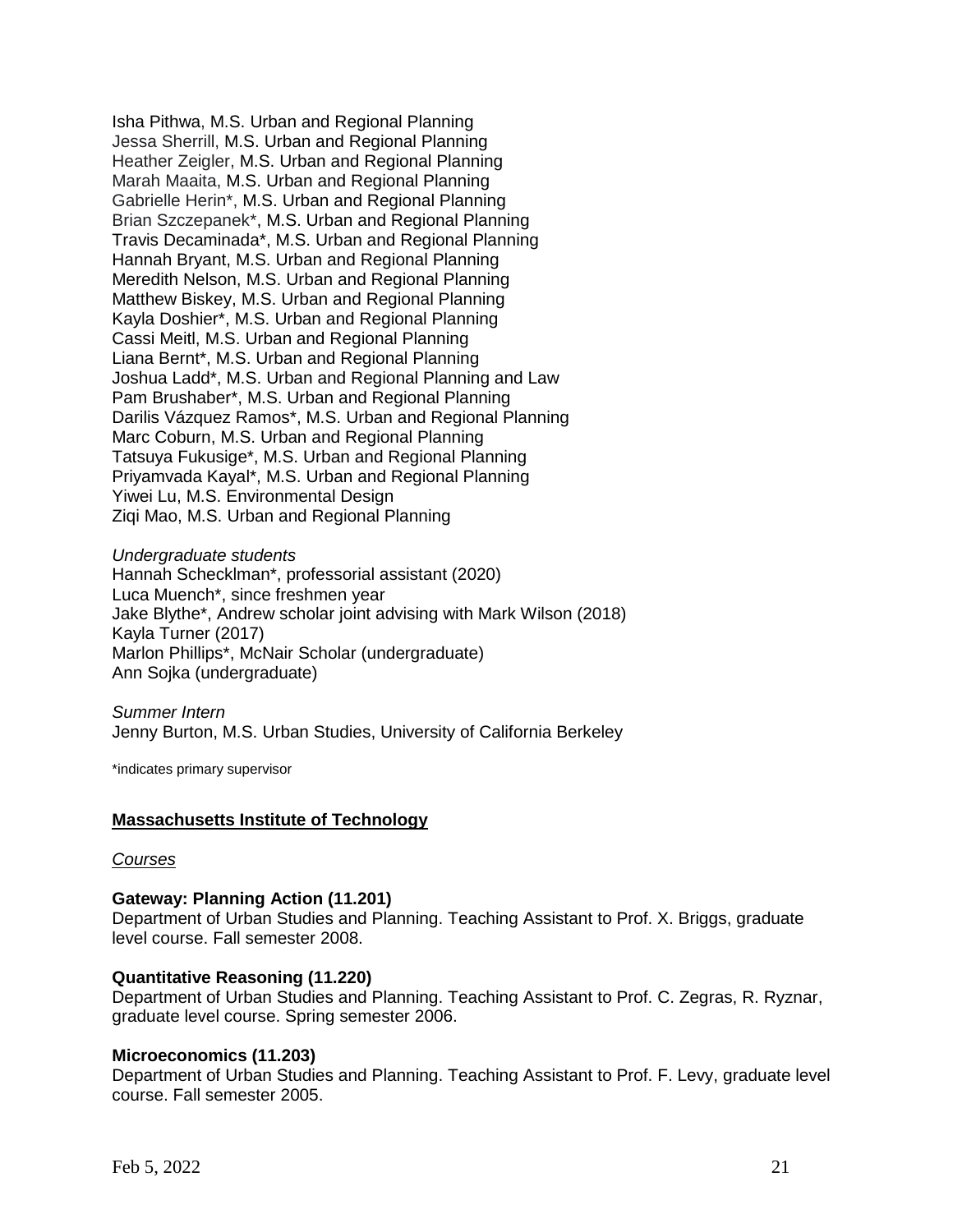# **Planning Economics (11.202)**

Department of Urban Studies and Planning. Teaching Assistant to Prof. F. Levy, graduate level course. Fall semester 2005.

# **Flow Systems (1.225J)**

Department of Civil and Environmental Engineering. Teaching Assistant to Prof. P. Jaillet (Department Head), Prof. A. Odoni, graduate level course. Fall semester 2004.

# **ACADEMIC SERVICE**

**Co-founded the Mega-Event Planning Interest Group**, see [www.megaeventplanning.org](https://sites.google.com/site/ekassens/)

# **Conference Leadership**

*Member of Scientific Committee,* Grand Projects, Lisbon, Portugal, 17-19 February 2021 <https://www.grandprojects2021.com/about>

*Member of Scientific Committee,* AsTRES ORME Paris, France 18-20 May 2020

*Co-organizer Mega-Event Symposium*, East Lansing, USA 15-17 April 2015

*Co-organizer Mega-Event Planning* Seoul, South Korea 29 July-3 August 2013

# **Professional Societies**

Appointed member on the **International Committee** of the *Urban Affairs Association*, 2018 present

Member, Urban Affair Association, 2009 - present

Member, American Planning Association, 2009 - present

Member, Association of Collegiate School of Planning, 2005 - present

# **Technical University Darmstadt**

#### *Accreditation*

**Accreditation MScTT**, Faculty lead accreditation of Master of Science Traffic and Transport in Civil and Environmental Engineering

# *External*

**Advisory Board**, regional commercial transport strategy FrankfurtRheinMain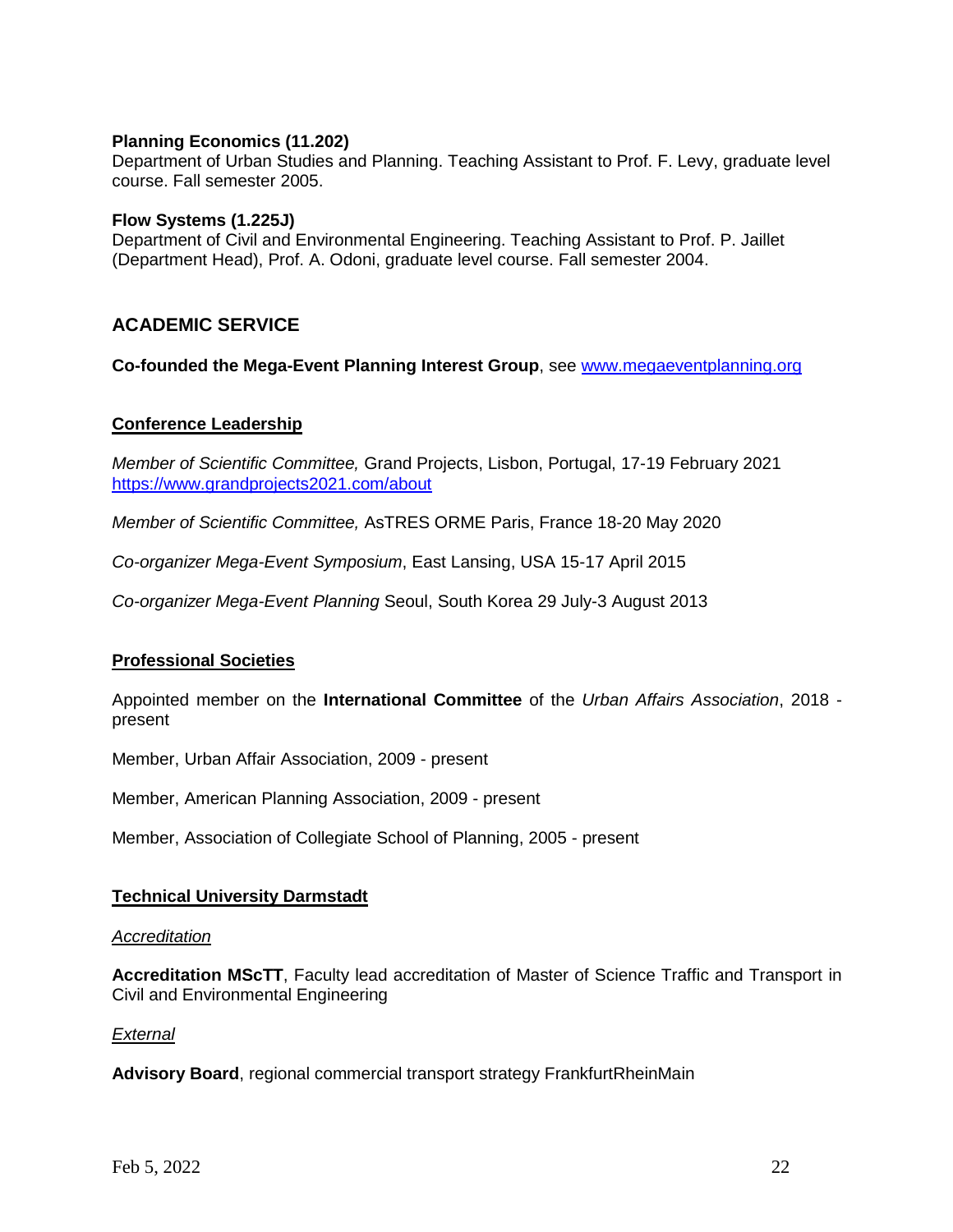# **Michigan State University**

# *Planning Accreditation Board*

**Student Learning and Engagement**, Development of new student learning assessment strategy, tool and technique for URP planning program, evaluation named "**note-worthy practice**" by national accreditation board

#### *University*

**Member**, Representative of the Social Science Disciplines, University Curriculum Committee (2018 - 2020)

**Member**, Faculty Learning Community Evaluating Teaching Excellence across Academic Cultures (2010 - 2011)

**Member**, Faculty Learning Community Teaching Sustainability across the Curriculum (2009 - 2010)

#### *Social Science College*

**Member**, Social Science College Curriculum Committee for Academic Affairs (2011 - present)

• **Chair** (2018/2019)

# *School of Planning, Design, and Construction*

**Chair**, Strategic Issue #2: Developed strategy with team to restructure SPDC's teaching and learning programs to attract, retain, and develop the best possible students into SPDC at both the undergraduate and graduate levels, School of Planning, Design and Construction (2019)

**Chair**, Teaching Excellence in SPDC, School of Planning, Design and Construction (2018/2019)

**Member**, SPDC Undergraduate Advising Curriculum Committee (2010 - 2011)

#### *Urban and Regional Planning Program*

drafted the Curriculum and Student Assessment Chapters for the URP program during 2014 - 2015 & 2018/2019 PAB Accreditation

**Chair**, Faculty Search Committee (2016/2017)

**Member**, CCED Annual Advisory Committee (2010 - 2011)

**Affiliate**, Environmental Science and Policy Program

# **Massachusetts Institute of Technology**

**Graduate Student Council** (GSC),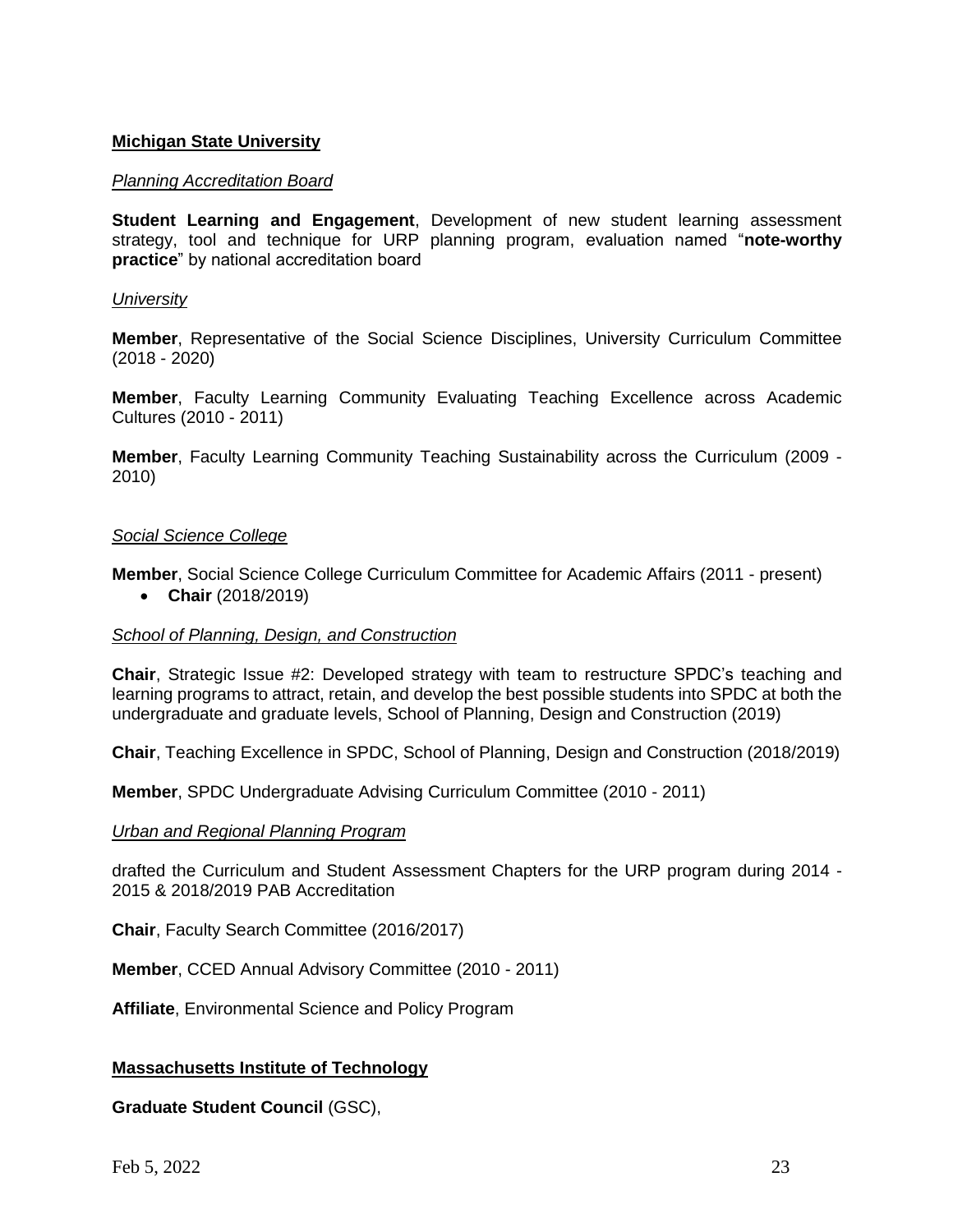Activities Co-Chair, founder of the *GradGala*, Member of Executive Board (2006/2007) Representative to GSC from the Department of Urban Studies & Planning (2005/2006)

**Graduate Advisor**, DUSP Ph.D. Steering and Policy Committee (2005/2007)

# **PROFESSIONAL PRACTICE**

**2024 Boston Partnership Inc. – Staff member** hired as **Olympic Bid University Liaison** and **Legacy and Transport Planner** leading the development of academic and public engagement process via academia. June - August 2015.

**2018 FIFA World Cup – International Expert Transport Council for the City of Moscow** consulted on transportation management and legacy integration strategies for FIFA 2018 for Moscow government (**<http://www.transport-expert.mos.ru/>**). August 2013.

**2010 Vancouver Olympics - Consultant** to Vancouver Airport Authority; review of preparation undertaken by YVR for the Olympic Games with team of former CEO's of Olympic airports. Results presented to the CEO of YVR. Canada, March - August 2009.

**Mecca Hajj Expansion - Consultant** to King Abdullah's' team with MIT faculty for the expansion of the Holy Haram capacity by 150%: Developed a transport strategy for the region, the city of Mecca and the Holy Haram. Recommendations for a regional rail system and monorail within Mecca were implemented. Mecca, Saudi Arabia, Nov 2009.

**2004 Olympic Games - Golden Ambassador** to Athens International Airport, developed queuing models to support transport operations for Olympic Family Members, delivered 40% time savings during three days, co-managed flows of departing passengers through Express Facility during Olympic Games with Airport team. Athens, Greece June - Sep 2004.

# **Professional Reports**

Eva Kassens-Noor, Peter T. Savolainen, Timothy J. Gates, Meng Cai, Qiuqi Cai, Hisham Jashami, Megat-Usamah Megat-Johari, Travis Decaminada, Gabrielle Herin, and Ali Zockaie (2021) Final Report: Evaluation of an Active Traffic Management System with Part-Time Use of the Inside Shoulder. East Lansing, MI: Michigan Department of Transportation.

E. Kassens-Noor, Kotval-Karamchandani Z., Cai M., Decaminada T., and Herin G. (2020) US-23 Driver Survey Summary Report. East Lansing, MI: Michigan Department of Transportation.

E. Kassens-Noor, Kotval-Karamchandani Z., Cai M., Decaminada T., Seguin D., and Wilkinson A. (2019) Intercity Bus and Passenger Rail Study. East Lansing, MI: Michigan Department of Transportation.

E. Kassens-Noor, Kotval-Karamchandani Z., and Brush A. (2018). Measuring and Reporting Michigan's Transit System Condition. East Lansing, MI: Michigan Department of Transportation. [http://www.michigan.gov/documents/mdot/2015\\_FINAL\\_Public\\_Report\\_514175\\_7.pdf](http://www.michigan.gov/documents/mdot/2015_FINAL_Public_Report_514175_7.pdf)

E. Kassens-Noor, Kotval-Karamchandani Z., and Brush A. (2017). Measuring and Reporting Michigan's Transit System Condition. East Lansing, MI: Michigan Department of Transportation.